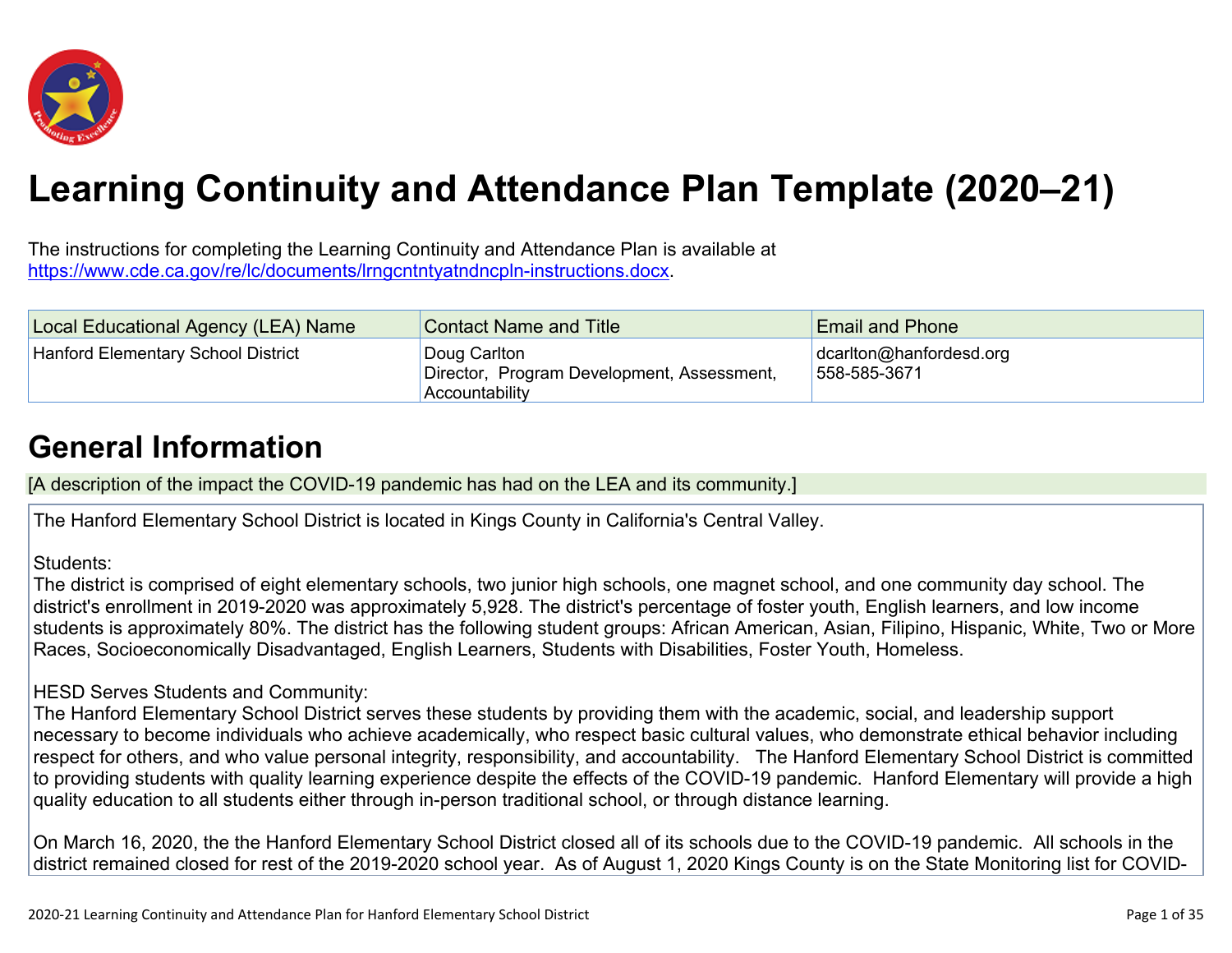19. As such, the Governor has directed all schools in counties on the State Monitoring list to begin the 2020-2021 school year in Distance Learning. Kings County will be required to be off the State Monitoring list for 14 consecutive days before schools are permitted to reopen.

The Learning Continuity and Attendance Plan that follows details the district's two-initiative plan to provide a quality learning experience for its students despite the effects of the COVID-19 pandemic and the resulting school closures:

1. High Quality distance learning during the school closure, and for parents who are not comfortable returning their children to school once schools reopen

2. High Quality in-person learning with social distancing safeguards once the mandated school closure is lifted.

Additionally, this Learning Continuity and Attendance plan details the efforts the district will make to support students, in both distance and inperson learning, in the following areas:

School Nutrition (free breakfast and lunch for all students)

Mental Health and Social and Emotional Well-Being (social and emotional supports for all students)

Support for English learners

Support for students who are foster youth or are experiencing homelessness

Support for students with exceptional needs

## **Stakeholder [Engagement](http://www.doc-tracking.com/screenshots/20LCP/Instructions/20LCPInstructions.htm#stakeholderengagement)**

[A description of the efforts made to solicit stakeholder feedback.]

### PARENTS, COMMUNITY: PARENT ADVISORY COMMITTEE

The district's Parent Advisory Committee (PAC) regularly throughout the year. Each school site council elected a parent for the district PAC. The PAC met five times (two training sessions, two regular meetings, and one meeting for the Learning Continuity and Attendance Plan). The Superintendent, The Director of Program Development Assessment & Accountability, and Director of Curriculum for English Learners attended these meetings. The purpose of the PAC is to engage parents in the review and planning process for the district's programs, to elicit their input into the district's programs and services, including those in the Learning Continuity and Attendance Plan, and to provide them with the opportunity to voice priorities for their students. Information regarding the state priorities; the district's goals; the purposes of the supplemental and concentration funding; programs and services for students who are low-income, foster youth, and/or English learners were presented to parents at the three regular meetings. Although the first two PAC meetings were held before the COVID-19 related school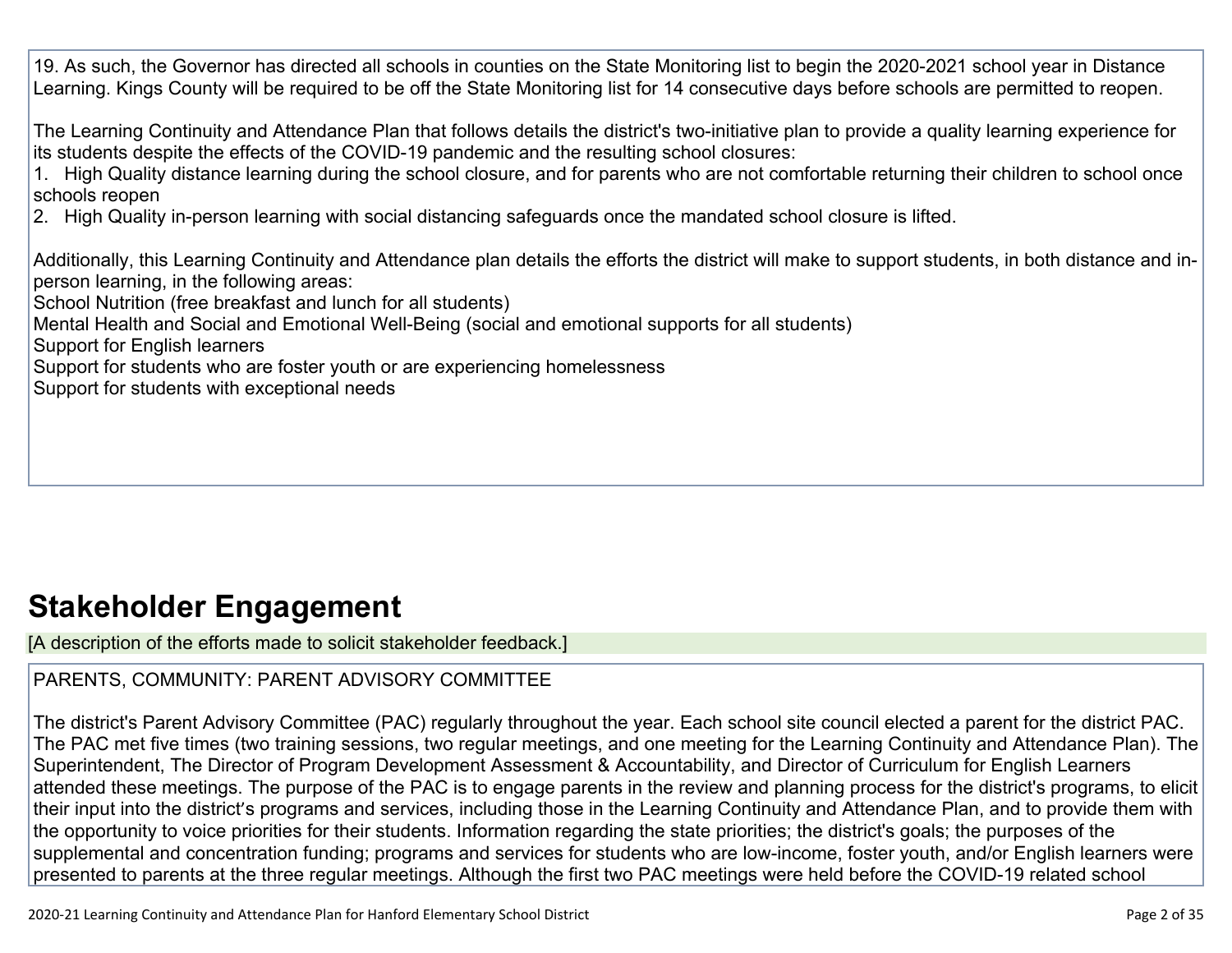closures, the PAC's discussion and recommendations pertaining to the district's priorities for supporting unduplicated pupils and the programs and services that are principally directed toward those students remain relevant. Information regarding the districts Learning Continuity and Attendance Plan, as a response to the COVID-19 pandemic, was presented at the meeting on 8/27/19.

The Parent Advisory Committee met on:

- 10/22/2019 PAC Training Session #1
- 11/12/2019 PAC Training Session #2
- 12/10/19 PAC Meeting #1
- 1/21/2020 PAC Meeting #2
- 8/27/2020 PAC Meeting #3 (for the Learning Continuity and Attendance Plan)

Spanish translation was available for members at all meetings. For the 8/27/2020 meeting, PAC members were offered a choice of an inperson meeting in the district board room with social distancing or attending the meeting remotely via Zoom. Parent members without computers or internet were loaned district computers and internet hot spots. A report to the Hanford Elementary School District Board of Trustees that included a summary of the information the PAC received and the PAC's recommendations was presented at the public board meetings following each of the PAC meetings.

#### PARENTS, COMMUNITY: DISTRICT ENGLISH LEARNER ADVISORY COMMITTEE (DELAC)

The DELAC is comprised of parents of students who are English learners; community members with an interest in the achievement of ELs and the programs and services they receive; and district level leadership. The DELAC met regularly throughout the year. Each school site council or ELAC elected a parent for the DELAC. The DELAC met five times (two training sessions, two regular meetings, and one meeting for the Learning Continuity and Attendance Plan). The Superintendent, the Director of Curriculum for English Learners, and the Director of Program Development Assessment & Accountability attended these meetings. The DELAC reviews the achievement and progress of EL students. DELAC members receive information and provide recommendations on programs and services for English learners and provide recommendations as to how the district's programs, including programs within the Learning Continuity and Attendance Plan, can support EL students, especially in light of the COVID-19 pandemic including distance learning programs and potential school closures. Although the first two DELAC meetings were held before the COVID-19 related school closures, the DELAC's discussion and recommendations pertaining to the district's priorities for supporting unduplicated pupils and the programs and services that are principally directed toward those students remain relevant.

The DELAC met on:

- 10/24/19 Training Session #1
- 11/14/19 Training Session #2
- 12/12/19 Meeting #1
- 1/23/20 Meeting #2
- 8/6/2020 Meeting #3 (for the Learning Continuity and Attendance Plan)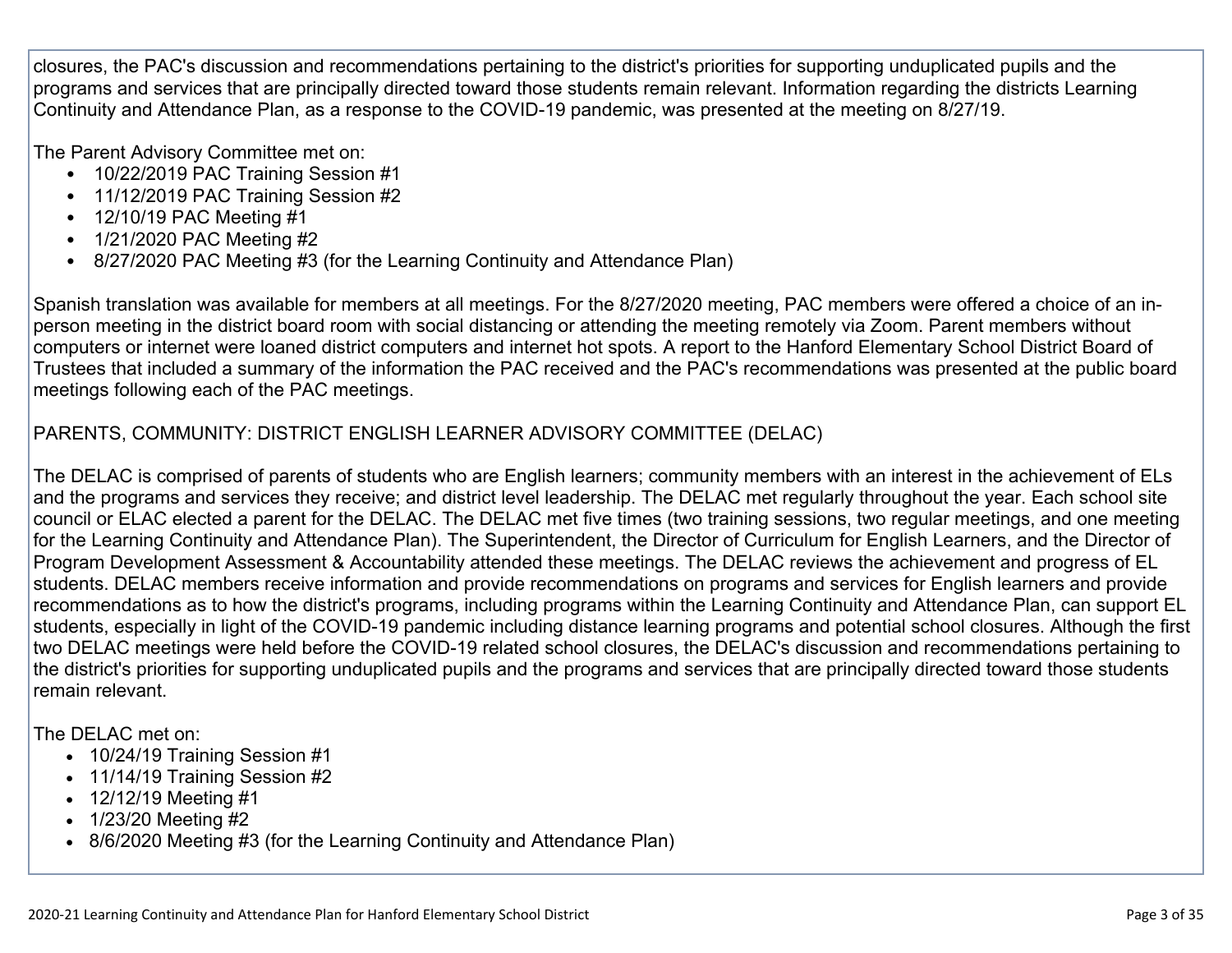DELAC meetings are conducted in Spanish. For the 8/6/2020 meeting, DELAC members were offered a choice of an in-person meeting in the district board room with social distancing or attending the meeting remotely via Zoom. Parent members without computers or internet were loaned district computers and internet hot spots. A report to the Hanford Elementary School District Board of Trustees that included a summary of the information the PAC received and the PAC's recommendations was presented at the public board meetings following each of the PAC meetings.

PARENTS, COMMUNITY: Hanford Elementary School District Regular Public Board Meeting

The Superintendent presented the district's plans for opening school, providing social distancing, and the processes and procedures in the event of school closures.

\* Regular Board Meeting June 24, 2020

\* Regular Board Meeting July 22, 2020

**Students** 

Students were surveyed for their input on the districts programs and services.

BARGAINING UNITS (Teachers and Classified Staff)

District leadership met regularly with the certificated and classified bargaining units to discuss the new roles and responsibilities of affected staff as a result of COVID-19

Meet and Consult Meetings with Hanford Elementary Teachers Association – 6/5, 6/25, 7/1, 7/7, 7/9

Meet and Consult Meetings with California School Employee's Association – 6/26, 7/1, 7/14

A memorandum of understanding with each of these groups was developed addressing the new roles and responsibilities of affected staff as a result of COVID-19.

PRINCIPALS AND SCHOOL ADMINISTRATION and Management

The district's Executive Council, consisting of the Superintendent; the Chief Business Official; the Assistant Superintendents of Curriculum & Instruction, Human Resources, and Special Services; the Chief Technology Official; and the Directors of Program Development, School Climate Child Welfare & Attendance, and Facilities and Operations met weekly to develop the district's Learning Continuity and Attendance plan. The following additional meetings were held to provide school site leadership with information on the Learning Continuity and Attendance Plan, and to receive feedback and recommendations from site leadership.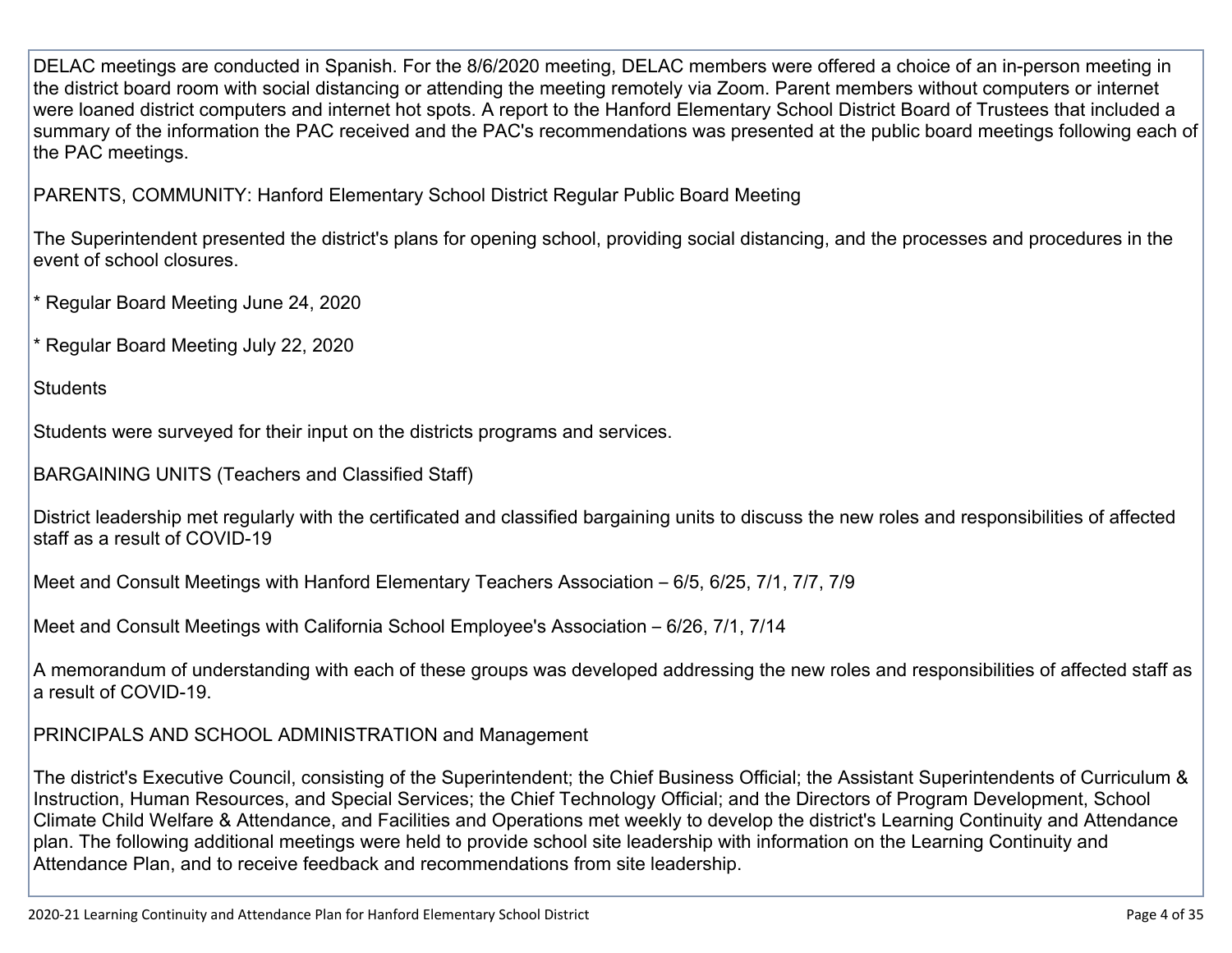Thursday, July 23

Executive Council and site Principals

\* Friday, July 24

Principals, Learning Directors, Vice Principals, School Operations Officers

A public hearing was held at the regular school board meeting on September 9, 2020. The Learning Continuity and Attendance Plan was approved by the HESD Board of Trustees on September 24, 2020.

[A description of the options provided for remote participation in public meetings and public hearings.]

Announcements for the Learning Continuity and Attendance Plan Public Hearing were posted per requirements. These announcements provided the public with information on how to attend the hearing remotely and how to provide comments remotely. The public hearing was streamed live with open access to any members of the public. Members of the DELAC and PAC were provided with the option of attending meetings remotely via Zoom, or attending in-person with social distancing. Committee members without access to computers or internet connections were loaned computers and/or wifi hotspots. Agendas were posted 72 hours before meetings.

[A summary of the feedback provided by specific stakeholder groups.]

BARGAINING UNITS (Teachers and Classified Staff) Teachers and staff provided input on safety procedures for in-person learning, electronic platforms for distance learning, and professional development.

PARENTS, COMMUNITY: DISTRICT ENGLISH LEARNER ADVISORY COMMITTEE (DELAC)

The DELAC recommended that schools remain closed while the Kings County remains on the State COVID-19 watch list. The DELAC recommended that schools implement measures to increase student attendance, participation, and engagement, and to hold students accountable for schoolwork during distance learning.

The Parent Advisory Committee recommended the following: In-person Instructional Offerings (When schools are permitted to reopen) \*Make every effort to keep class sizes small to provide for social distancing \*Require students and staff to wear masks, but no punishment for students.\* \*Maintain safety and sanitation procedures \*Hand sanitizer \*Temperature checks \*Social distancing

\*Return to having band, but maintain social distancing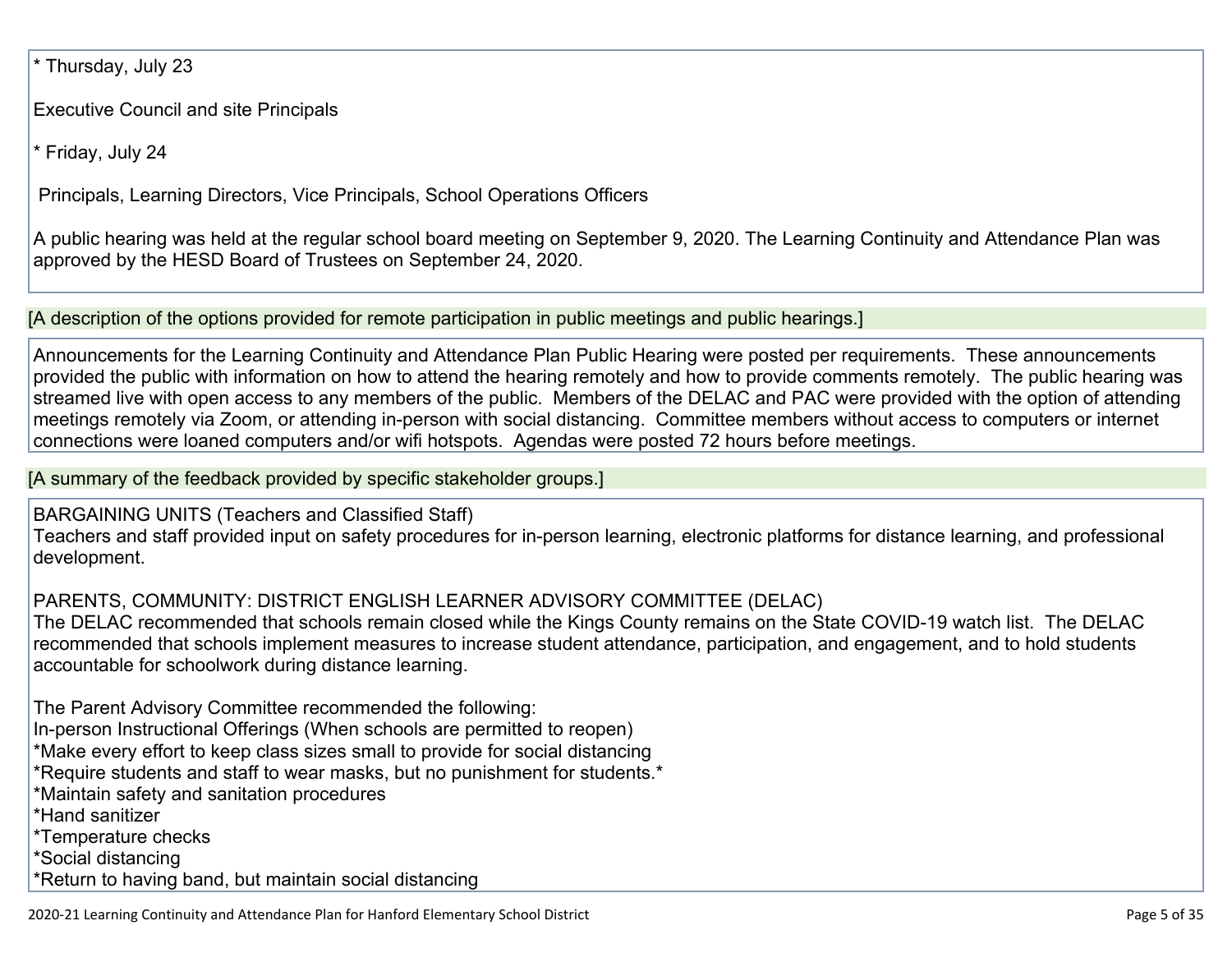\*When students return to school, and distance learning remains an option, have separate classes for student in distance learning and inperson learning (do not have teachers doing both at once).

\*Make sure parents' choices for distance learning or in-person learning are granted.

\*To the extent practicable, allow parents to switch from in-person to distance/vice versa.

Distance Learning

\*Ensure that parents receive regular progress reports for their students (ParentVue, yellow cards—regular or virtual etc.)

\*Learning Loss Mitigation

\*Continue to work to identify students who have experienced learning loss

\*Use diagnostic assessments to identify individual students' areas of need

\*Provide individualized instruction/intervention to support these students

\*Consider the academic, cultural, and social-emotional needs of students of color, particularly African American students, as support strategies are developed and implemented.

Mental Health and Social Emotional Well-Being

\*Continue to provide social and emotional support to students

\*Increase the numbers of counselling staff where financially possible

\*Ensure that school staff know the resources available within the community to support students social/emotional well-being and mental health and that they provide referrals/connections to these services for students

## PRINCIPALS AND SCHOOL ADMINISTRATION and Management

Principals and school administration recommend that clear guidelines for social distancing be provided for employees while schools are closed, and for employees and students when schools reopen.

### [A description of the aspects of the Learning Continuity and Attendance Plan that were influenced by specific stakeholder input.]

The district will document daily participation for each pupil on each school day, in whole or in part, for which distance learning is provided. A pupil who does not participate in distance learning on a school day shall be documented as absent for that school day. Daily participation may include, but is not limited to, evidence of participation in online activities, completion of regular assignments, completion of assessments, and contacts between employees of the local educational agency and pupils or parents or guardians. Parents will receive regular progress reports for their students along with report cards each trimester. Parent conferences will be held in November. The district will ensure that a weekly engagement record Is completed for each pupil documenting synchronous or asynchronous instruction for each whole or partial day of distance learning, verifying daily participation, and tracking assignments. A pupil who does not participate daily in either in-person instruction shall be deemed absent by the local educational agency. Students who have experienced learning loss will be identified and supported.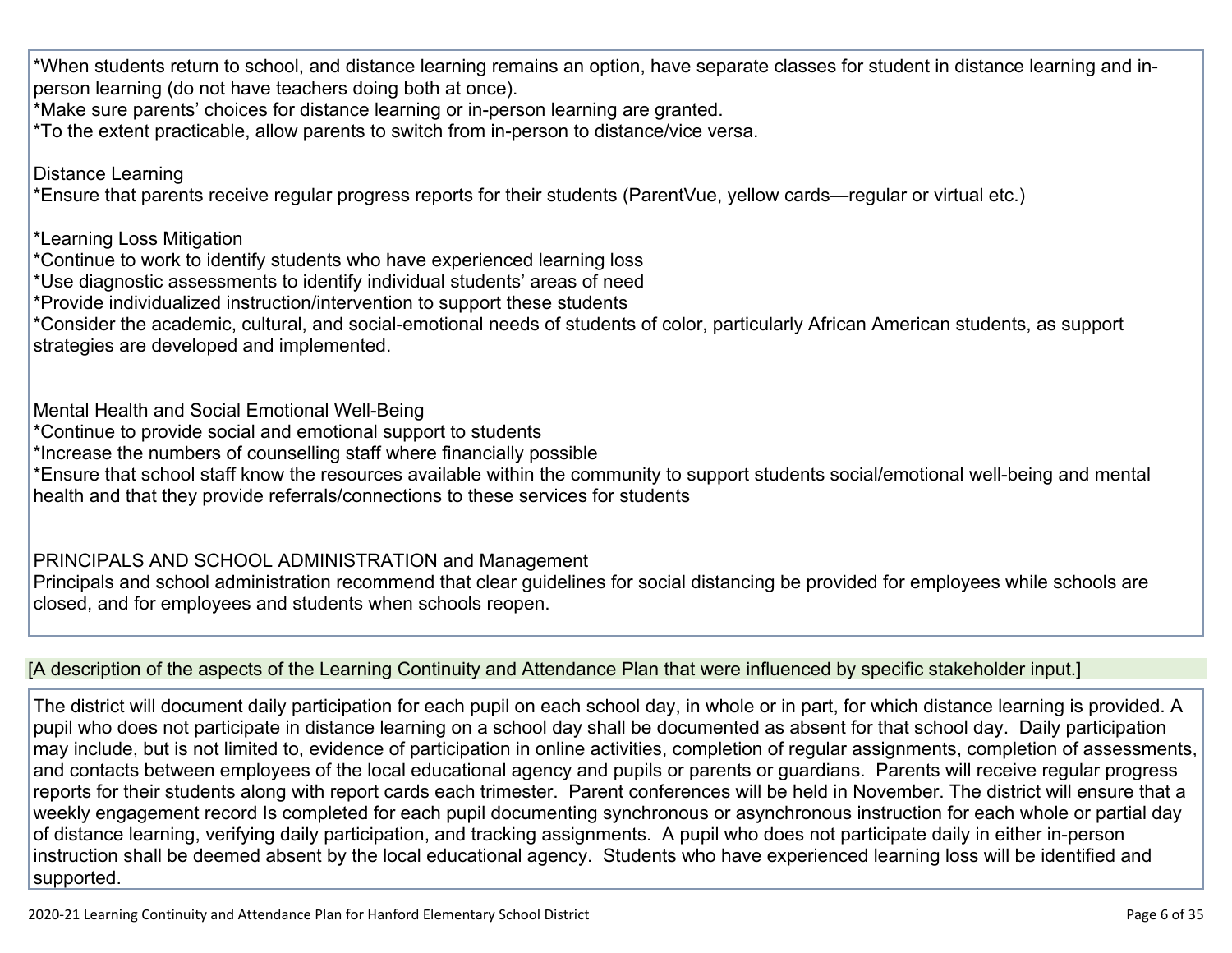Tiered re-engagement strategies for all pupils who are absent from distance learning for more than three schooldays or 60% of the instructional days in a school week will be implemented.

Actions in the in this Learning Continuity and attendance plan will consider the academic, cultural, and social-emotional needs of students of color (who are mostly unduplicated pupils) as support strategies are developed and implemented. These actions will increase or improve services for unduplicated pupils.

Teachers work schedules will be adjusted to allow to keep students in classroom sized cohorts throughout the school day to implement social distancing practices. The three teacher professional development days, originally scheduled across the school year will be moved before the first day of school to provide training and preparation for distance learning.

A wide variety of safety materials and supplies including plexiglass screens, additional foggers, PPE, for school sites, hand sanitizer, markings on pavement will be implemented for safety and social distancing.

## **[Continuity](http://www.doc-tracking.com/screenshots/20LCP/Instructions/20LCPInstructions.htm#ContinuityofLearning) of Learnin[g](http://www.doc-tracking.com/screenshots/20LCP/Instructions/20LCPInstructions.htm#ContinuityofLearning)**

## **In-Person [Instructional](http://www.doc-tracking.com/screenshots/20LCP/Instructions/20LCPInstructions.htm#ContinuityofLearning1) Offerings**

[A description of the actions the LEA will take to offer classroom-based instruction whenever possible, particularly for students who have experienced significant learning loss due to school closures in the 2019–2020 school year or are at a greater risk of experiencing learning loss due to future school closures.]

Once the county meets the COVID-19 criteria and is cleared to open, The Hanford Elementary School District will resume in-person, classroom-based instruction. Students will attend schools five days per week, with minimum days each Wednesday. In-person learning will be available to all students. The district's detailed reopening plan is available on the district website and is summarized below.

<https://resources.finalsite.net/images/v1594399258/hesdk12caus/f3ljlc8qdjux2irgihnv/HESDReopeningPlan.pdf>

**SAFETY** 

Safety measures to optimize social distancing will be put in place. These measures include, but are not limited to:

\* Students will be kept in their classroom cohort group all day long.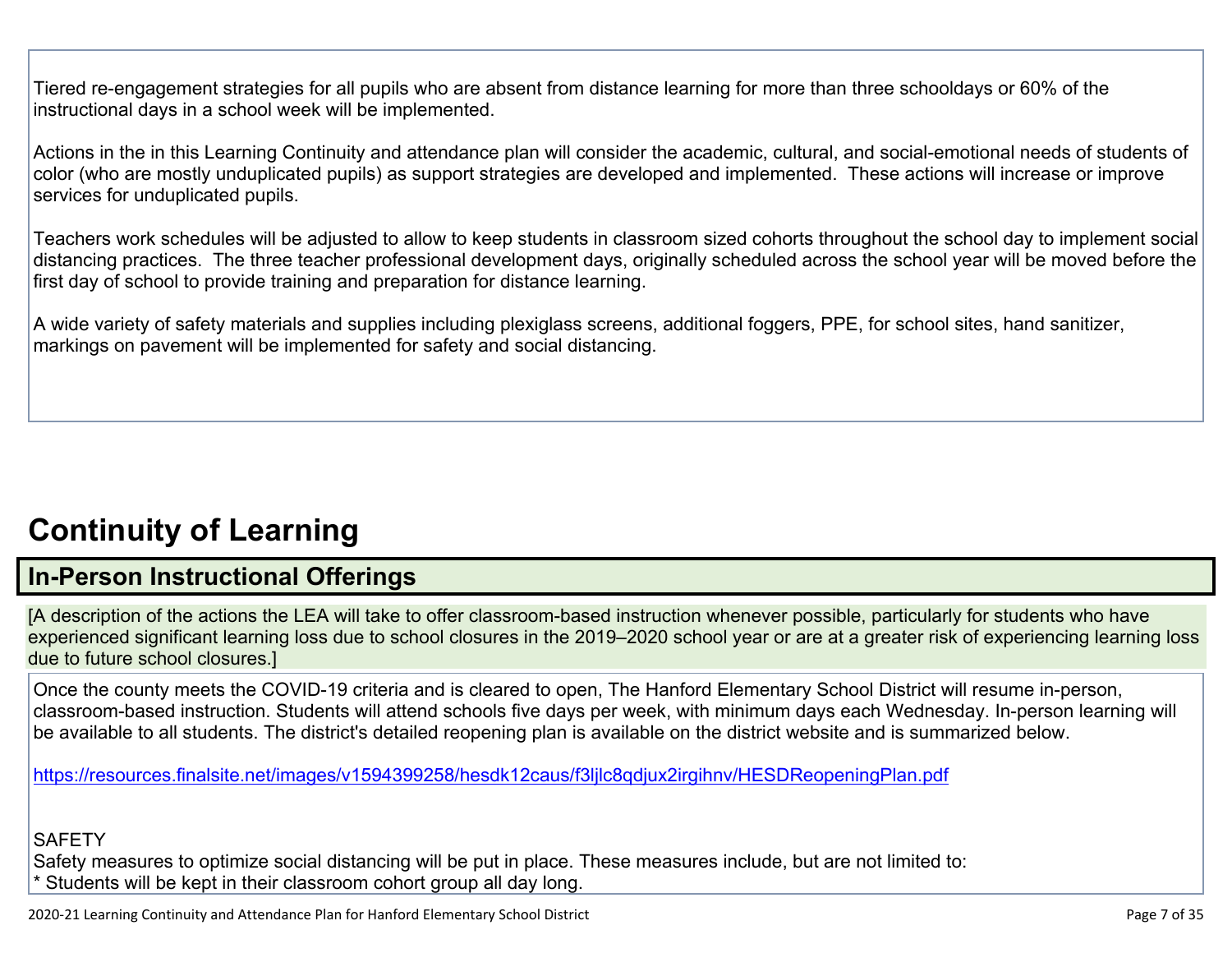- Temperatures will be taken each morning before students enter the classroom
- \* Signs will be placed throughout the campus on the ground and walls reminding students to keep their distance
- \* Hand washing will take place across the day
- \* Masks are required
- Breakfast will be eaten in the classroom
- \* Recess breaks of 20 minutes will be staggered, and students will have a designated section of the yard to play with their classmates
- \* Lunch will be 30 minutes and will eaten in either the classroom or on the yard in a designated location
- Desks will be spaced far apart in the classroom and facing the same direction
- \* Throughout the day high touch surfaces will be wiped down
- \* Each evening classrooms and vehicles will be disinfected with a fogger and sanitized

#### SOCIAL-EMOTIONAL WELL-BEING

In addition to students' teachers; school principals and learning directors, the district's team of student specialists, counselors, psychologists, the social worker will provide students with social and emotional support. (See Section 7 for detailed information on social/emotional supports for students.)

#### SCHEDULES

Once the district is cleared for opening, school will be in session as follows:

- Grades  $TK K 8:00$  a.m.  $1:37$  p.m.
- Grades 1st 3rd 8:00 a.m. 1:57 p.m.
- Grades  $4th 6th 8:00$  a.m.  $-2:17$  p.m.
- Grades 7th 8th 8:00 a.m. 2:26 p.m.

These start times are the same as the pre-COVID times. The end of the school day is 30 minutes earlier. This is because the lunch break has been shortened to 30 minutes in keeping with social distancing measures. These school "in session" times comply with the pre-Covid instructional minutes requirements for California.

Although changes to the delivery of instruction to provide for social distancing will be necessary, students at all grade levels will continue to receive standards-aligned instruction that follows the HESD pacing calendars for each grade level and subject area. Remediation and support will be provided for students who have experienced learning loss due to school closures including, but not limited to: • In-class, small group (socially distanced) interventions in ELA and/or math, provided by the classroom teacher during the instructional day. • Individual and/or small group, after-hours interventions/tutoring, conducted either in-person or remotely, that are designed accelerate

learning to mitigate learning loss caused by closures.

Although the classroom layouts, movement of students around campuses, and other procedures will change due to physical distancing protocols, students will receive the same standards-aligned instructional program that they received prior to the pandemic and school closures. Prior to the pandemic, teachers in the district followed a well-developed, highly-detailed set of instructional pacing calendars that ensured that students received all of the instructional content for their grade level each year. These instructional pacing calendars have been modified to include instruction that will help students make up the most essential content and instruction that was lost due to school closures,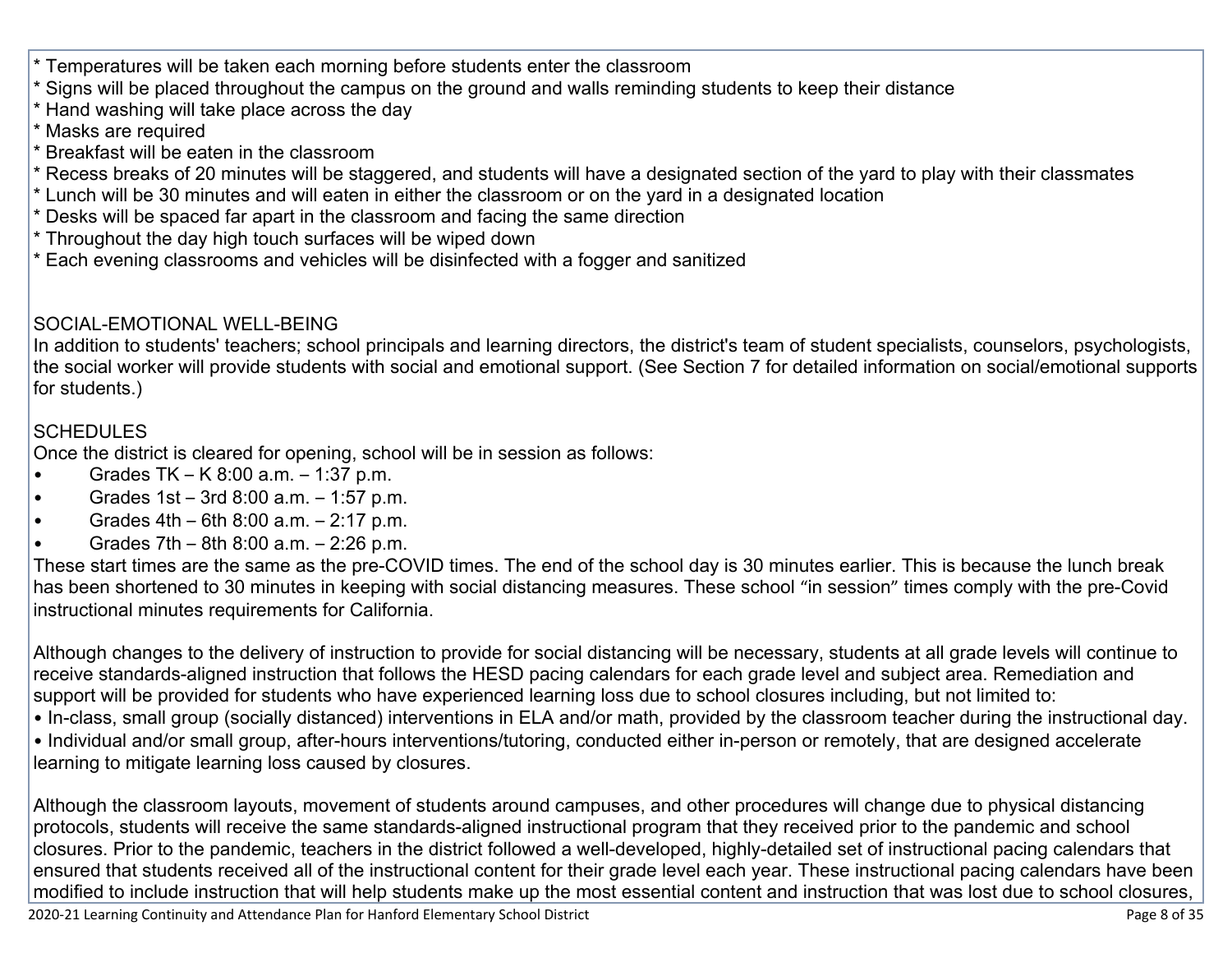while at the same time, allowing students to receive the content required in their current grade levels.

#### **ASSESSMENTS**

Prior to the pandemic, teachers in the district used a well-developed system of diagnostic tools and assessments that help them identify students' areas of academic strength and areas of need. Teachers will continue to use these assessment tools to plan instruction for their class and to identify students (or groups of students) who may have experienced significant learning loss and will require additional instructional support and intervention.

The district's complete assessment schedule can be viewed here:

<https://resources.finalsite.net/images/v1597348729/hesdk12caus/gjngil4sxj1cfla8di8d/HESD2020-2021AssessmentSchedule.pdf>

The district will continue to operate its after-school program with adjustments made for social distancing.

### **Actions Related to In-Person [Instructional](http://www.doc-tracking.com/screenshots/20LCP/Instructions/20LCPInstructions.htm#ContinuityofLearning2) Offerings [additional rows and actions may be added as necessary]**

| <b>Description</b>                                                                                                                                                                                                                                                                                                                                                                                                              | <b>Total Funds</b> | Contributing |
|---------------------------------------------------------------------------------------------------------------------------------------------------------------------------------------------------------------------------------------------------------------------------------------------------------------------------------------------------------------------------------------------------------------------------------|--------------------|--------------|
| IP 1 Supplies/Materials School Sites/Students<br>School sites are provided with supplies and materials that support in-person and distance<br>learning.                                                                                                                                                                                                                                                                         | \$171,945          | Yes          |
| <b>IP 2 School Libraries</b><br>School libraries are open during school hours and are supported with staff, books, periodicals,<br>and technology. Library materials are available for checkout to students in distance and in-<br>person learning. Electronic books and periodicals are available to all students (distance and<br>in-person) at any time.<br><b>Media Service Aides</b><br>Destiny library information system | \$476,578          | <b>Yes</b>   |
| IP 3 READY Program<br>Students in grades K-6 have the opportunity to participate in an after-school enrichment<br>program at no charge to families.<br><b>READY Program Staff</b><br><b>READY Program Supplies/Materials</b>                                                                                                                                                                                                    | \$435,069          | Yes          |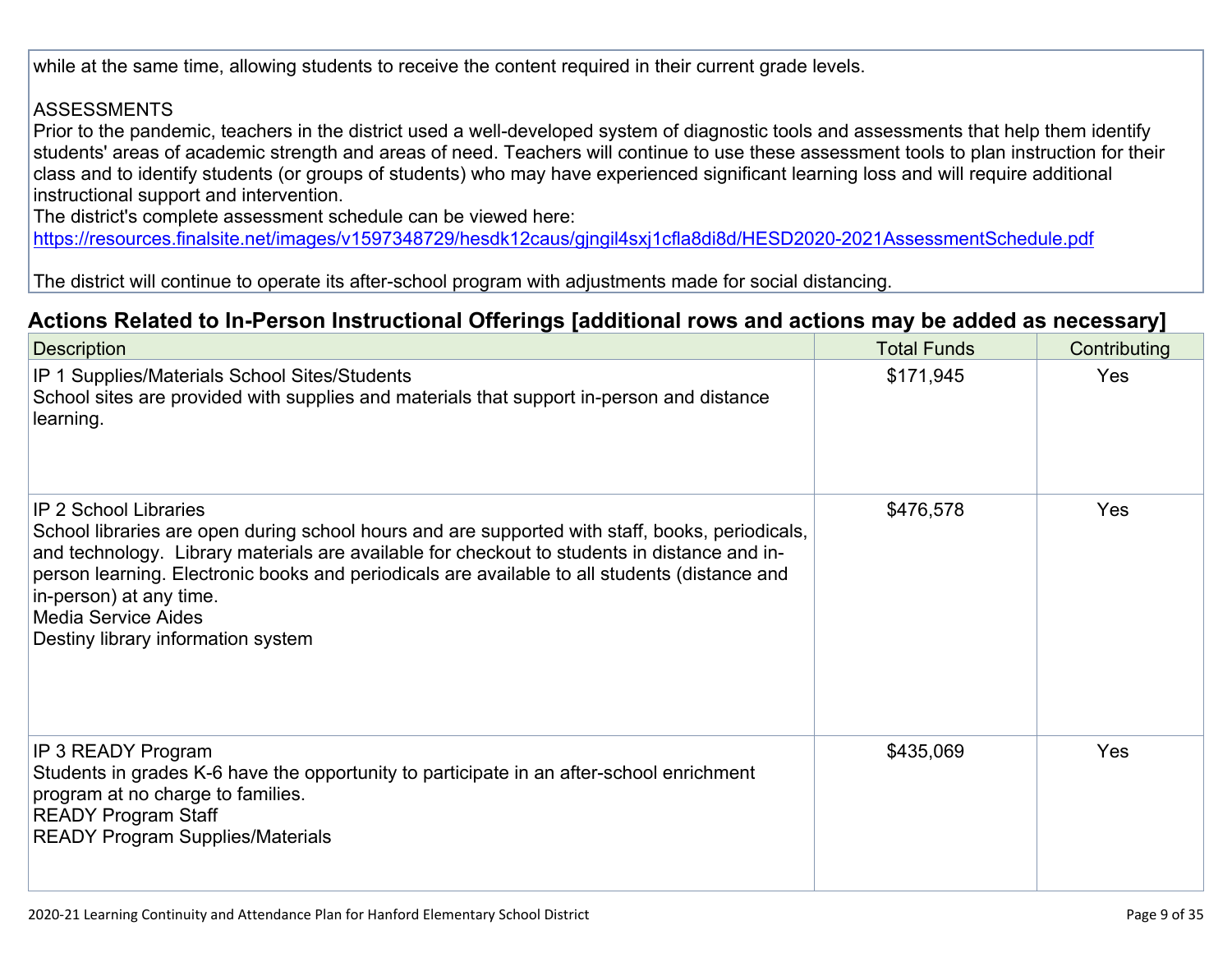| <b>Description</b>                                                                                                                                                                                                                                                        | <b>Total Funds</b> | Contributing |
|---------------------------------------------------------------------------------------------------------------------------------------------------------------------------------------------------------------------------------------------------------------------------|--------------------|--------------|
|                                                                                                                                                                                                                                                                           |                    |              |
| IP 4 Art, Music, Physical Education<br>Art, music, and PE instruction is supported with staff, supplies, and materials.<br>3.0 Art Teachers<br><b>Art Supplies</b><br>5.0 Music Teachers<br>Music Supplies/Equipment/Instruments<br>5.0 PE Teachers<br><b>PE Supplies</b> | \$1,553,719        | Yes          |
| IP <sub>5</sub><br>Additional Teaching Staff to Support Smaller Class Sizes for Social Distancing                                                                                                                                                                         | \$1,000,000        | Yes          |
| IP 6 Clean Safe Learning Environment<br>Cleaning Supplies, Personnel, PPE                                                                                                                                                                                                 | \$1,000,000        | <b>No</b>    |

## **Distance [Learning](http://www.doc-tracking.com/screenshots/20LCP/Instructions/20LCPInstructions.htm#DistanceLearningProgram) Program**

## **Continuity of [Instruction](http://www.doc-tracking.com/screenshots/20LCP/Instructions/20LCPInstructions.htm#DistanceLearningProgram1)**

[A description of how the LEA will provide continuity of instruction during the school year to ensure pupils have access to a full curriculum of substantially similar quality regardless of the method of delivery, including the LEA's plan for curriculum and instructional resources that will ensure instructional continuity for pupils if a transition between in-person instruction and distance learning is necessary.]

During the mandated school closure, and once school reopens for parents that are not comfortable sending their children to school, The Hanford Elementary School District will offer a rigorous, distance learning program for any parent requesting this placement for their children.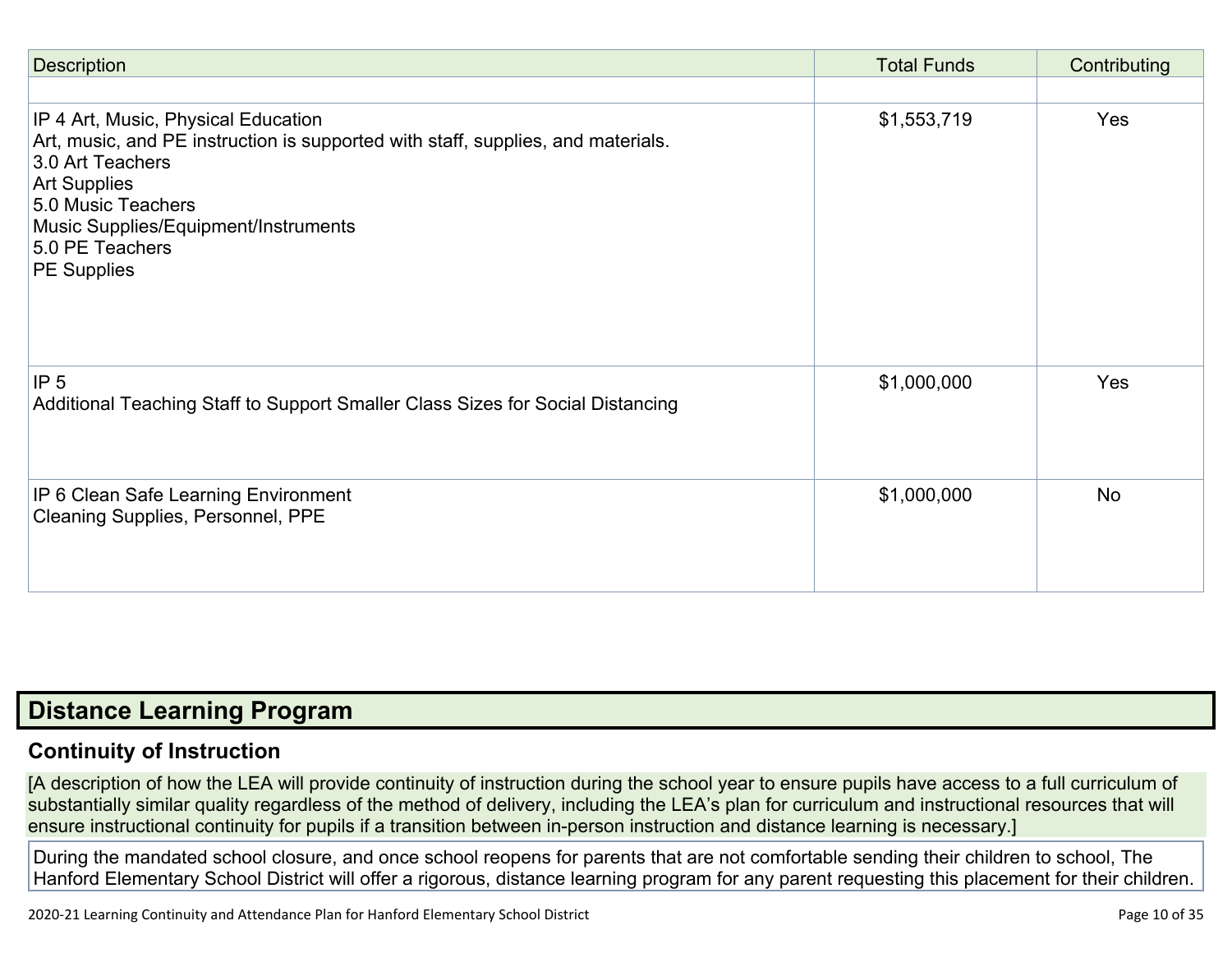Students attending school through distance learning will have access to an instructional program that is of substantially similar quality to the district's in-person instructional program.

Distance learning means instruction in which the student and instructor are in different locations and pupils are under the general supervision of a certificated employee of the District. This may include interacting through the use of a computer and communications technology, as well as delivering instruction and a check-in time with the teacher. Distance learning may include video or audio instruction in which the primary mode of communication between the student and instructor is online interaction, instructional television, video, telecourses, or other instruction that relies on computer or communications technology. It may also include the use of print materials incorporating assignments that are the subject of written and/or oral feedback.

#### CONTINUITY OF INSTRUCTION

All distance learning students will:

- be assigned to an HESD teacher.
- be engaged in a full day of instruction Monday through Friday with attendance taken each day.
- receive live instruction from the supervising teacher, prerecorded lessons from the teacher and/or online resources, and allotted time for independent work.
- receive standards-aligned instruction that follows the HESD pacing calendars for each grade level and subject area
- be required to complete/submit assignments, and work will be graded.
- participate in state and local assessments.

Students in the distance learning program will receive an HESD Report to Parents (report card) each trimester. Parents of students in the distance learning program will attend a parent conference on November 23rd or 24th (same as peers attending school in-person).

#### CURRICULUM AND INSTRUCTIONAL RESOURCES

Students in the distance learning program will be provided with full access to core and supplemental instructional materials that are equal to what students receive in the in-person setting. This includes textbooks, periodicals, electronic access to library books, supplies and materials, and subscriptions to digital content. Students in the distance learning program will follow the same instructional pacing and use the same state and local assessments as students attending school in-person. Instructional materials will be distributed to all students including, but not limited to:

STATE ADOPTED INSTRUCTIONAL MATERIALS AND TEXTBOOKS (Physical and/or electronic copies)

#### READING/LANGUAGE ARTS

TK – 1 Houghton Mifflin Harcourt

#### 2 – 6 Benchmark Advance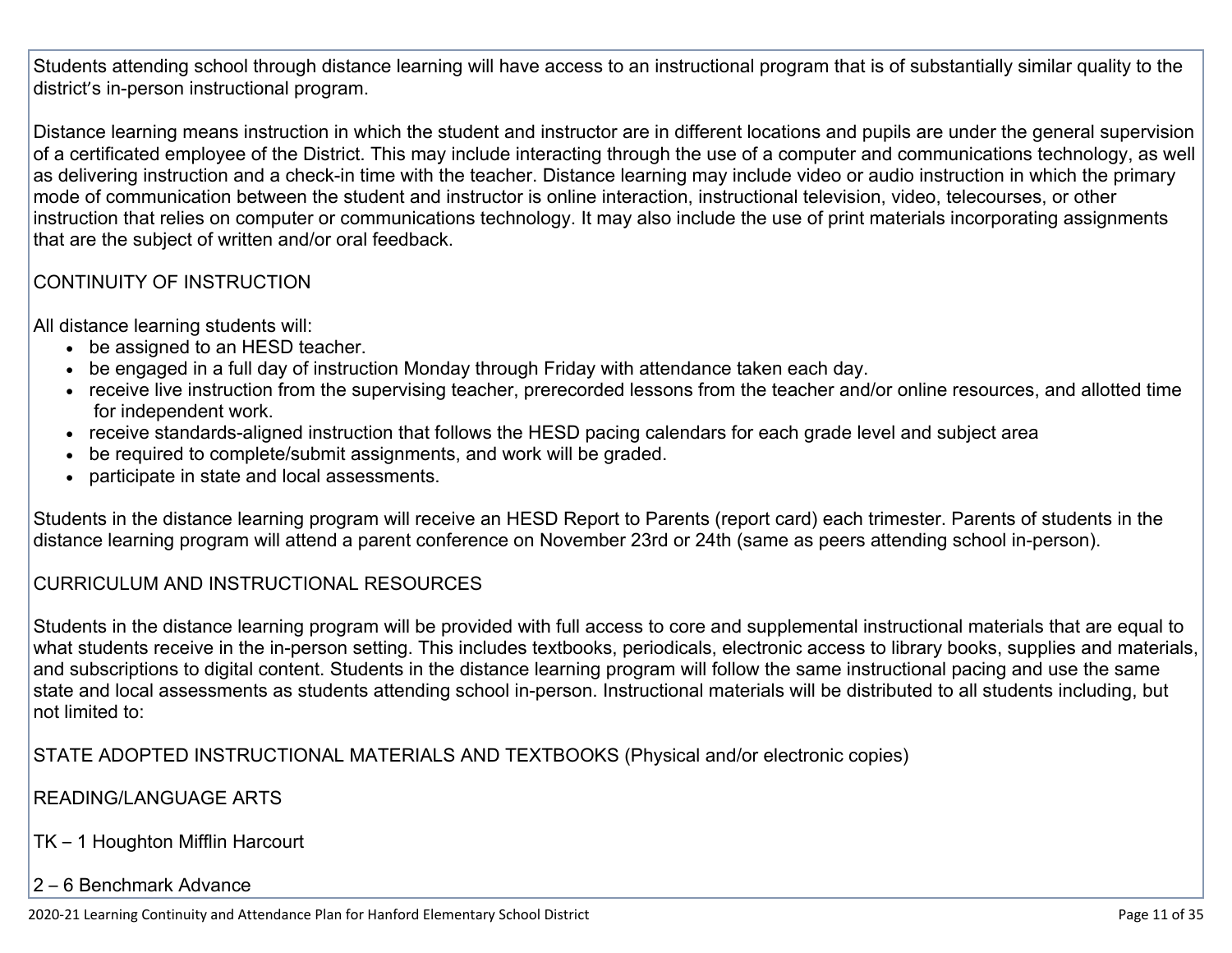7 – 8 Houghton Mifflin Harcourt

MATHEMATICS:

TK - McGraw Hill

K – 5 Pearson

6 – 7 Big Ideas

8 – College Preparatory Math

HISTORY/SOCIAL SCIENCE

K – 6 Studies Weekly

7 – 8 Pearson

**SCIENCE** 

K – 5 TWIG Science

6 – 8 STEMscopes

In addition to the state adopted instructional materials, an extensive suite of supplemental online materials are available to students. These include, but are not limited to:

Microsoft Office 365 Suite

Discovery Education (science)

Kahn Academy (math & science)

Lexia Learning

Flocabulary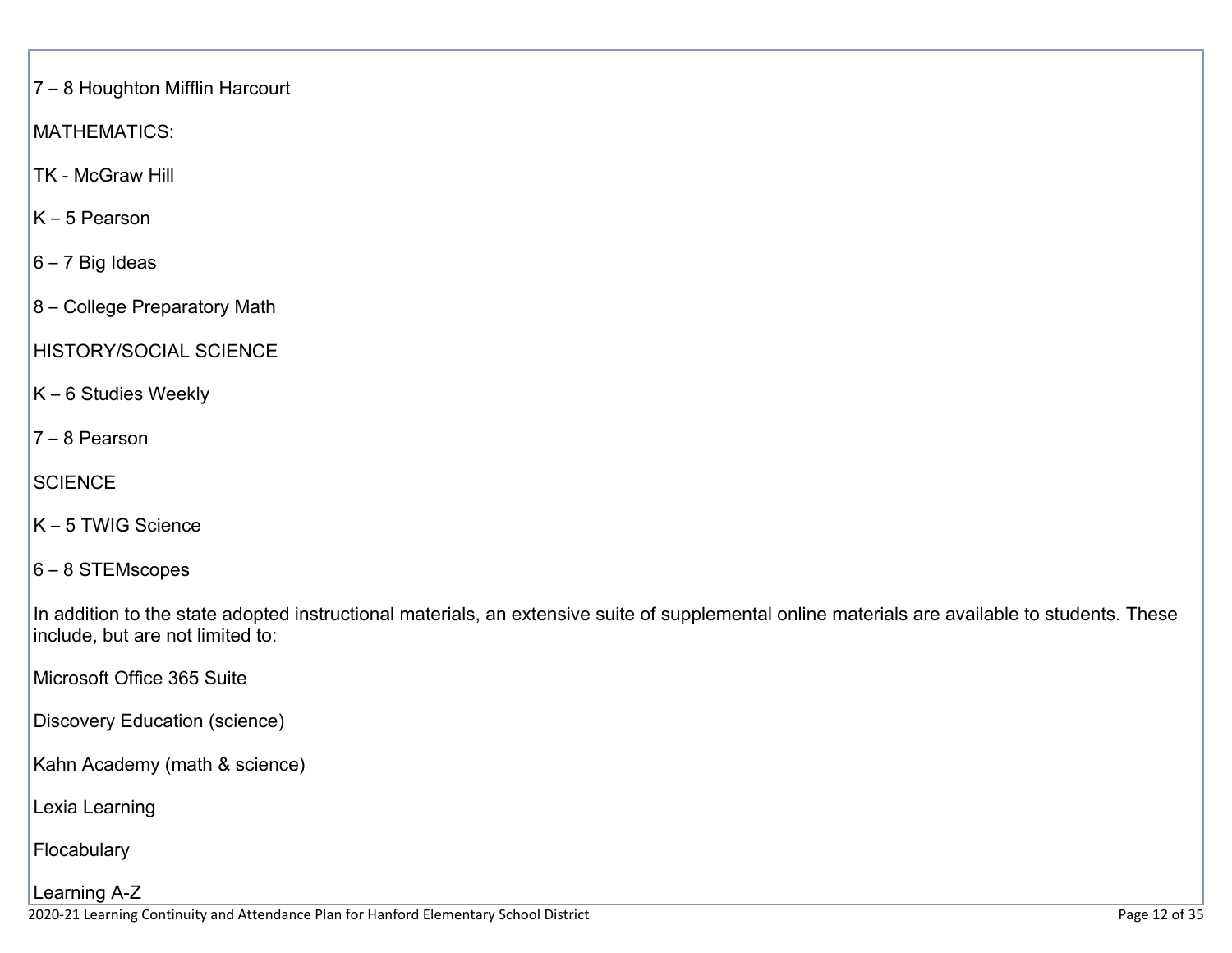BrainPop ELL (for English learners)

Newsela

SeeSaw

Destiny Library System (Students check out electronic books from school libraries)

Students will be provided with necessary supplies and materials to conduct schoolwork from home. These items may include, but are not limited to, pencils, paper, crayons, markers, portable white boards etc.

### **Access to Devices and [Connectivity](http://www.doc-tracking.com/screenshots/20LCP/Instructions/20LCPInstructions.htm#DistanceLearningProgram2)**

[A description of how the LEA will ensure access to devices and connectivity for all pupils to support distance learning.]

#### ENSURING ACCESS TO DEVICES

Students in the distance learning program in grades 2-8 will be provided with an Acer TravelMate Spin laptop computer. This is the same laptop that is issued to students attending school in-person. Students in grades TK-2 will be provided with an Apple iPad. Distance learning students who do not have internet access at home will be provided with a wifi hotspot that is connected through the Kings County Office of Education.

#### PROCESS TO ASCERTAIN THE NEEDS OF STUDENTS/FAMILIES WITH UNIQUE CIRCUMSTANCES

Any family may ask for a hotspot when they pick up their student's computer. The school social worker will contact all families of foster youth and those experiencing homelessness. Student computers and hotspots will be delivered to these families if they lack the resources to pick them up.

#### PROVIDING SUPPORT AND TECHNICAL SUPPORT

All of the compatible electronic instructional materials are accessible using the Clever program. The Clever program provides students with a single sign-on and one-stop portal to access all of the district's electronic instructional content. Teachers, have access to a help desk system and a team of technicians that repair computers and troubleshoot network and software issues. Teachers may submit help desk tickets on behalf of students and families. An instructional coach who specializes in the integration of technology into the instructional program is available to provide teachers with training and professional development in using the electronic materials, and in using these materials effectively to increase student achievement.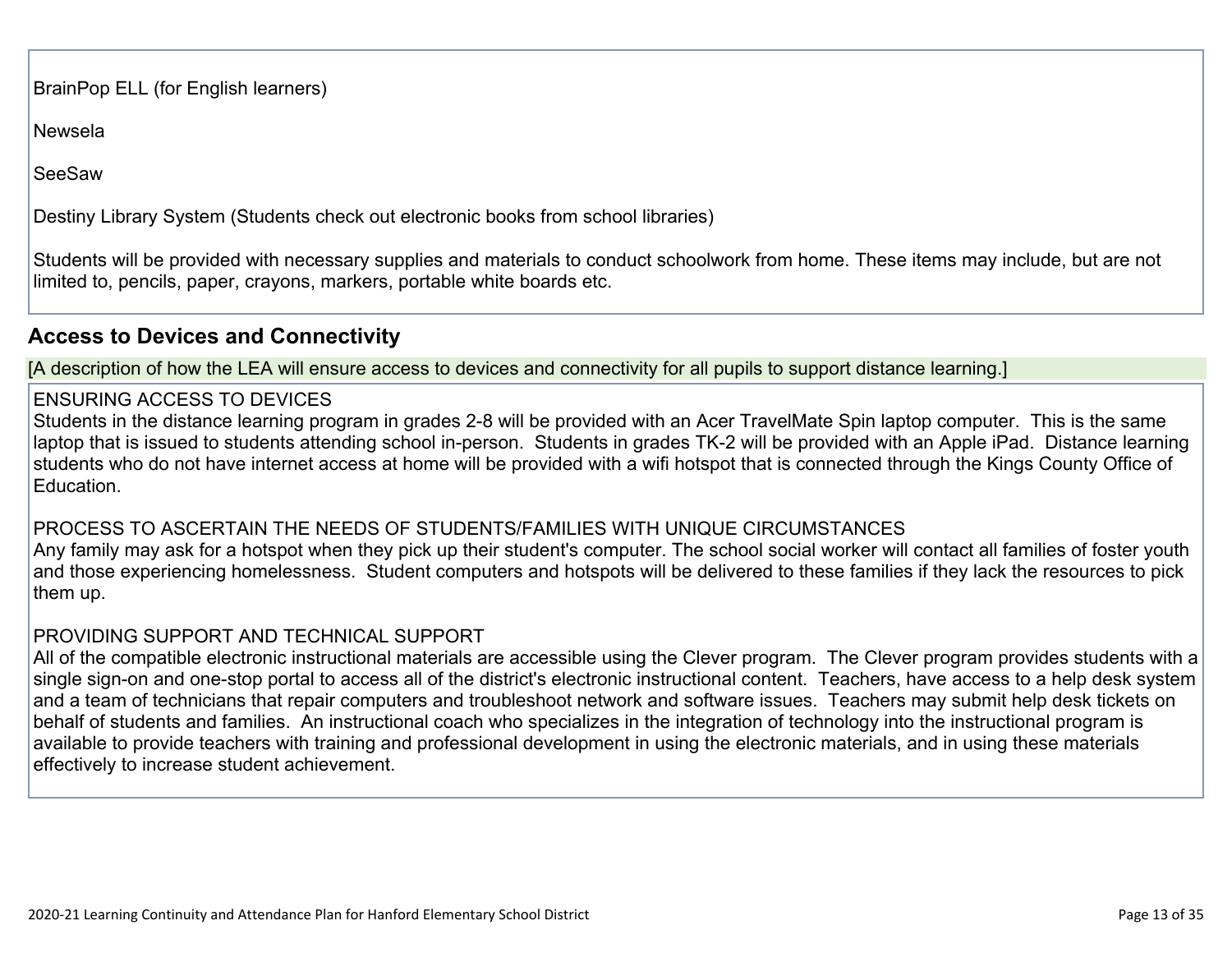### **Pupil [Participation](http://www.doc-tracking.com/screenshots/20LCP/Instructions/20LCPInstructions.htm#DistanceLearningProgram3) and Progress**

[A description of how the LEA will assess pupil progress through live contacts and synchronous instructional minutes, and a description of how the LEA will measure participation and time value of pupil work.]

Teachers will meet with students daily, Monday – Friday, providing multiple lessons in a day, to mirror the in-person grade level instructional day.

TK-K: 8:00-1:37 M/T/TH/Fr and 8:00-12:00 on Wednesdays. 1st-3rd: 8:00-1:57 M/T/TH/Fr and 8:00-12:10 on Wednesdays. 4th-6th: 8:00-2:17 M/T/TH/Fr and 8:00-12:20 on Wednesdays. 7th-8th: 8:00-2:26 M/T/TH/Fr and 8:00-12:15 on Wednesdays.

Students in distance learning will participate in the same assessments as students attending school in-person. The district utilizes a robust system of formative and summative assessments to measure students' performance and progress and to identify students requiring interventions (which includes students who have experienced learning loss due to school closures). These assessments include benchmark assessments, performance tasks, and diagnostic assessments. Students in distance learning will participate in the state testing (CAASPP) in May 2021. The district's complete assessment schedule for 2020-2021 can be viewed at: <https://resources.finalsite.net/images/v1597348729/hesdk12caus/gjngil4sxj1cfla8di8d/HESD2020-2021AssessmentSchedule.pdf>

The district will document daily participation for each pupil on each school day, in whole or in part, for which distance learning is provided. A pupil who does not participate in distance learning on a school day shall be documented as absent for that school day. Daily participation may include, but is not limited to, evidence of participation in online activities, completion of regular assignments, completion of assessments, and contacts between employees of the local educational agency and pupils or parents or guardians.

The district will ensure that a weekly engagement record Is completed for each pupil documenting synchronous or asynchronous instruction for each whole or partial day of distance learning, verifying daily participation, and tracking assignments. A pupil who does not participate daily in either in-person instruction shall be deemed absent by the local educational agency.

Tiered re-engagement strategies for all pupils who are absent from distance learning for more than three schooldays or 60% of the instructional days in a school week will be implemented.

Students' individual assignments will be graded and parents will have access to students grades at the individual assignment level through the districts ParentVue application. All students in distance learning will receive the Hanford Elementary Report to Parents each trimester. All parents of students in distance learning will attend a parent conference (in-person or remotely).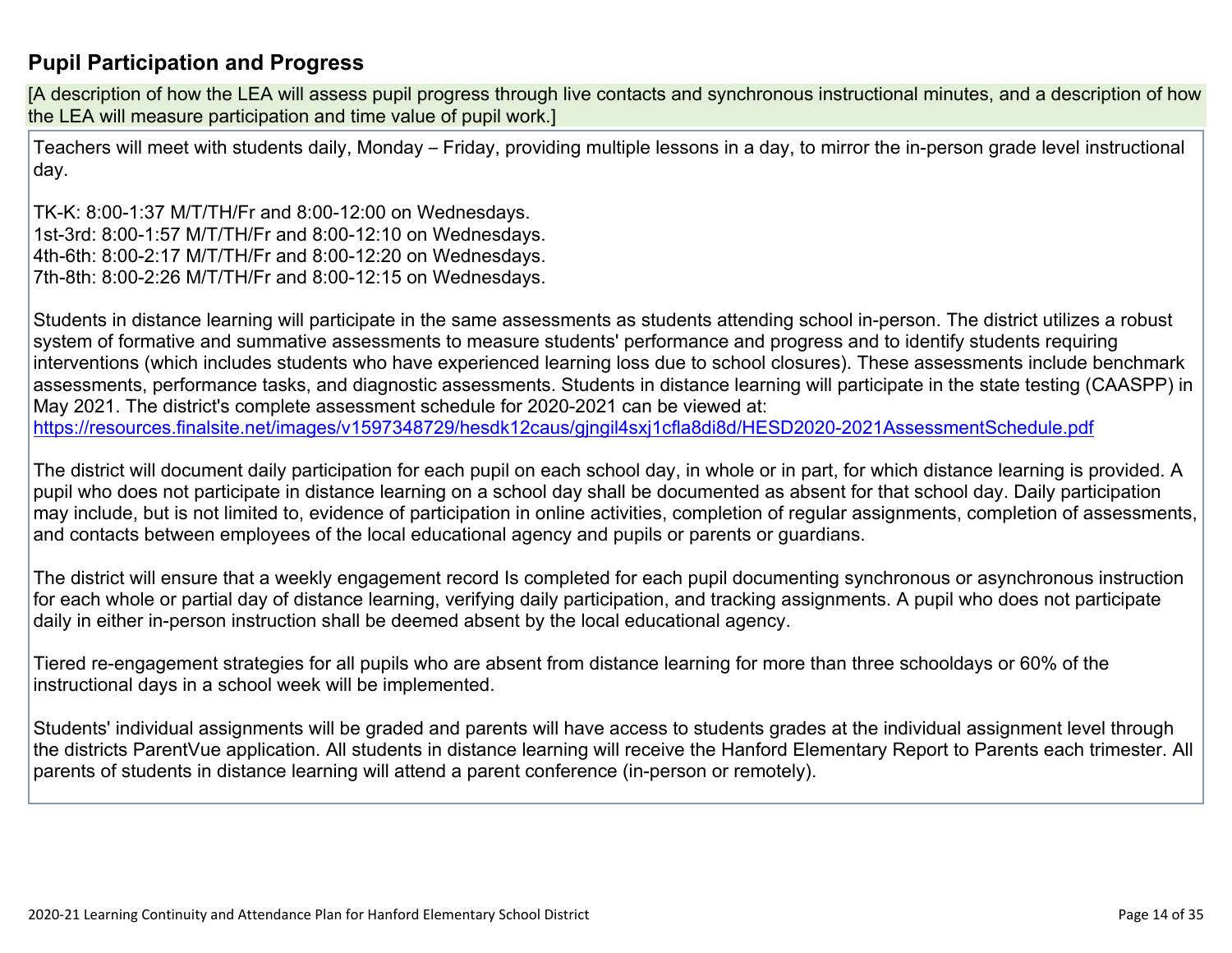### **Distance Learning Professional [Development](http://www.doc-tracking.com/screenshots/20LCP/Instructions/20LCPInstructions.htm#DistanceLearningProgram4)**

[A description of the professional development and resources that will be provided to staff to support the distance learning program, including technological support.]

The district provides teaching staff with an extensive and robust professional development program that includes both training and resources. The district's professional development programs support in-person as well as distance learning. For the 2020-2021 school year, all HESD teaching staff will be provided with three professional development days prior to the beginning of school that will support changes in staff roles and responsibilities because of COVID-19, the implementation of distance learning during school closures and for students whose families have chosen this learning model after the closures are lifted.

A professional development team consisting of a curriculum specialist in English language arts, a curriculum specialist in math, and five instructional coaches who specialize in ELA, mathematics, or technology integration provide high quality, research/evidence-based professional development to teachers and administrators. Professional development is delivered based on analysis of data including student achievement data, site leadership, and teacher input. The PD team works closely with school site leadership to make data-driven decisions regarding the foci of professional development including, but not limited to the development and implementation of distance learning, specific content areas, standards within content areas, strands within standards, or specific lessons that are within or that supplement the SBE adopted materials. Professional development may focus on the entire school staff, a specific grade level or group of grade levels, a specific teacher or group of teachers (e.g. mathematics or RSP), or school administration. Professional development will be delivered through inclass coaching where social distancing procedures can be followed, and through the use of technology (e.g. Zoom) where they cannot.

Teachers will attend all scheduled District-Wide PD Days. Some PD will be the same as in-person teacher peers, and some will be specific to Distance Learning platforms and strategies.

Teachers will attend specific Distance Learning PD sessions scheduled on designated Wednesday afternoons between the negotiated time, 1:30-3:30.

Teachers will have access to the Hanford Elementary Distance Learning Resource Page, including screencasts, how to tutorials, and model lessons.

Teachers will have access to the ASCD Activate professional development platform that offers self-paced professional development on an extensive variety of topics including technology and distance learning techniques.

Teachers, have access to a help desk system and a team of technicians that repair computers and troubleshoot network and software issues. An instructional coach who specializes in the integration of technology into the instructional program is available to provide teachers with training and professional development in using the electronic materials, and in using these materials effectively to increase student achievement.

#### **Staff Roles and [Responsibilities](http://www.doc-tracking.com/screenshots/20LCP/Instructions/20LCPInstructions.htm#DistanceLearningProgram5)**

[A description of the new roles and responsibilities of affected staff as a result of COVID-19.]

CERTIFICATED STAFF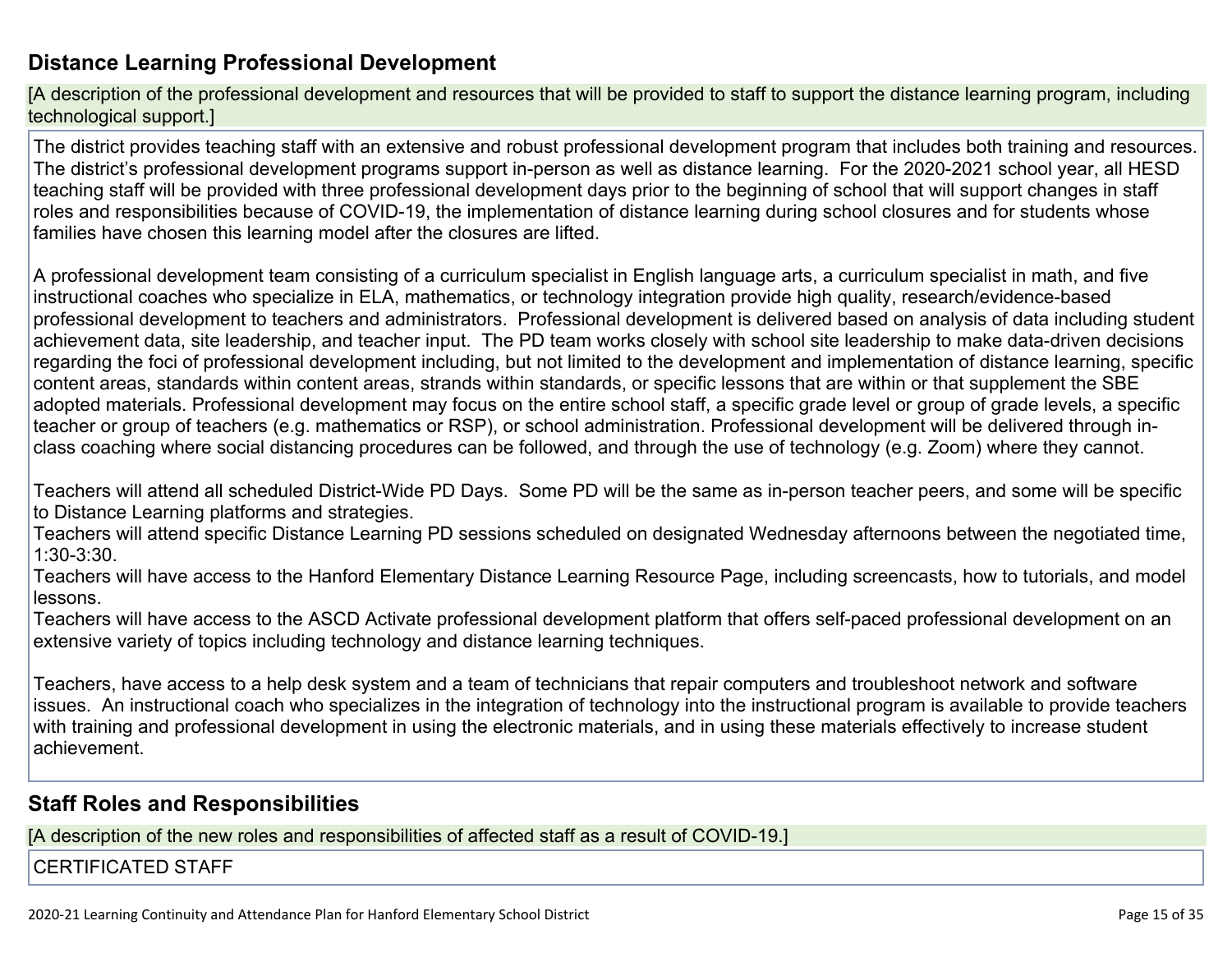Teachers working during school closures, and those implementing Distance Learning after the closures are lifted, will report to work each day by 7:50, and work from a Hanford Elementary School District Classroom. Teachers will adhere to start and end times for their assigned grade levels and to the negotiated professional day as listed in Article 13 of the bargaining agreement.

Teachers working during school closures, and those implementing Distance Learning after the closures are lifted will attend school meetings and participate in adjunct activities. This includes staff meetings, weekly collaboration meetings, PD sessions, IEP and 504 meetings, Parent Conferences, at-risk conferences, and a virtual Back-to-School Night. These activities may take place remotely or in-person with social distancing.

Teachers will meet with students daily, Monday – Friday, providing multiple lessons in a day, to mirror the in-person grade level instructional day.

TK-K: 8:00-1:37 M/T/TH/Fr and 8:00-12:00 on Wednesdays. 1st-3rd: 8:00-1:57 M/T/TH/Fr and 8:00-12:10 on Wednesdays. 4th-6th: 8:00-2:17 M/T/TH/Fr and 8:00-12:20 on Wednesdays. 7th-8th: 8:00-2:26 M/T/TH/Fr and 8:00-12:15 on Wednesdays.

Teachers will connect using the TEAMs Meeting feature or Zoom. Distance Learning teachers in TK-2 will use See Saw platform to post assignments and Teachers in 3-8 will use the TEAMs platform to post assignments.

Once the closures are lifted, teachers implementing Distance Learning for students whose families have chosen that instructional model will follow the same instructional pacing and use the same local assessments as in-person teachers and students. Distance Learning Teachers will complete the same Report to Parents document as in-person teachers. Distance Learning Teachers will complete the same Report to Parents document as in-person teachers.

#### CLASSIFIED STAFF

1. The District and CSEA acknowledge that California Education Code §45101(a) requires that all classified positions have set duties. However, due to the unforeseen and unprecedented impact of COVID-19 on the work environment, CSEA and the District recognize that with training, the unit members serving in some CSEA bargaining unit positions may be required to perform duties not contained within their current job description.

The District and CSEA further agree that having employees perform duties not currently contained in their job description is a temporary solution to an immediate need that shall only remain in effect for the duration of this Memorandum of Understanding and shall not otherwise be considered a waiver of CSEA's rights to negotiate the transfer of duties as required by law.

2. Nothing in this agreement shall waive CSEA's rights.

3. All employees will continue to be paid for their normal work hours in the distance learning environment.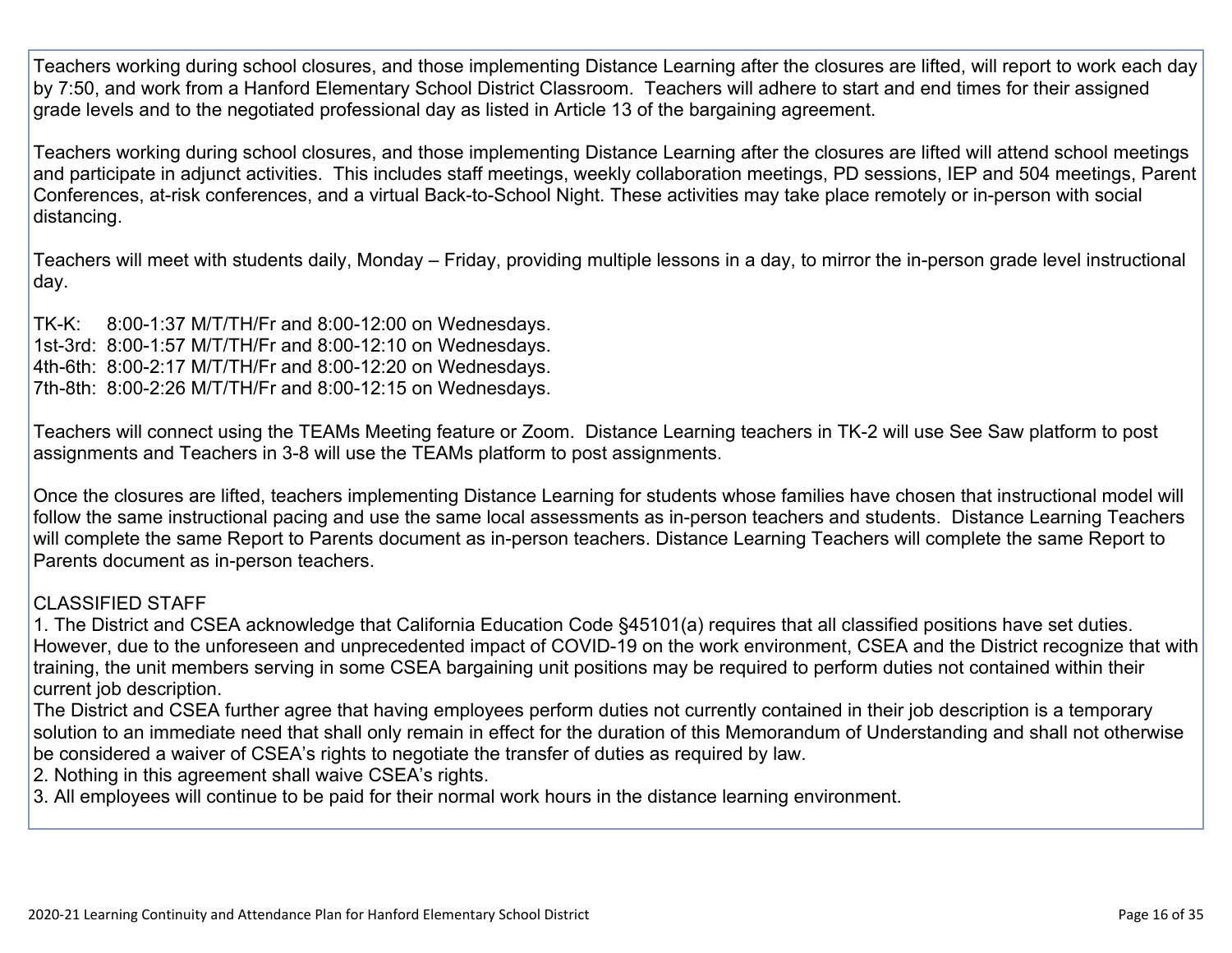### **[Supports](http://www.doc-tracking.com/screenshots/20LCP/Instructions/20LCPInstructions.htm#DistanceLearningProgram6) for Pupils with Unique Needs**

[A description of the additional supports the LEA will provide during distance learning to assist pupils with unique needs, including English learners, pupils with exceptional needs served across the full continuum of placements, pupils in foster care, and pupils who are experiencing homelessness.]

#### HOMELESS STUDENTS AND FOSTER YOUTH

Enrollment and Attendance: The Director of School Climate, Child Welfare, and Attendance is the district's homeless and foster coordinator/liaison. The director oversees the identification, registration, placement, and transportation of homeless and foster students. The director provides monitoring and technical assistance to school sites to ensure that homeless and foster students may attend their school of origin, are attending school each day, have transportation to school, and receive any other material supports (including materials and support related to distance learning) that may be needed. The director monitors attendance of homeless and foster students and participation in distance learning at the district level. Learning Directors are the school site homeless and foster youth coordinators at the school site. Learning Directors monitor attendance and distance learning participation of homeless and foster students at the school level. Learning Directors coordinate services including academic supports, nursing, counseling, social work, attendance support, supports with distance learning, supplies and materials. The district's social worker provides direct support to homeless students and families including referrals and assistance in connecting with outside agencies.

ENGLISH LEARNERS: DESIGNATED AND INTEGRATED ENGLISH LANGUAGE DEVELOPMENT INSTRUCTION (ELD) The foundation of the district's support for English learners are its integrated and designated English language development instruction programs. These are the district's core ELD programs.

#### Integrated ELD

Integrated ELD consists of additional supports that English learners receive as they work on their core instructional programs in language arts, mathematics, science, and social studies. EL students receive extra support across the entire school day as they participate in the core instructional programs.

Some supports that EL students may receive as integrated ELD include

- previewing or pre-teaching of lessons to build background knowledge for the topic
- \* extra time with the teacher in small groups (distance or in-person)
- lessons/support that help students make connections to information they already know
- hands on activities and discussions (with language supports as needed)
- \* charts and graphic organizers designed with EL support in mind

#### Designated ELD

Designated ELD are lessons that are specific to teaching English Learners the English language. A period of time is set aside each day (inperson or distance learning) to provide designated ELD lessons to English learners. Students are grouped by their English Language Development level for these lessons. The district's Designated ELD program is called EL Achieve. In designated ELD, English learners participate in lessons where they work on speaking, listening, reading, and writing the English language.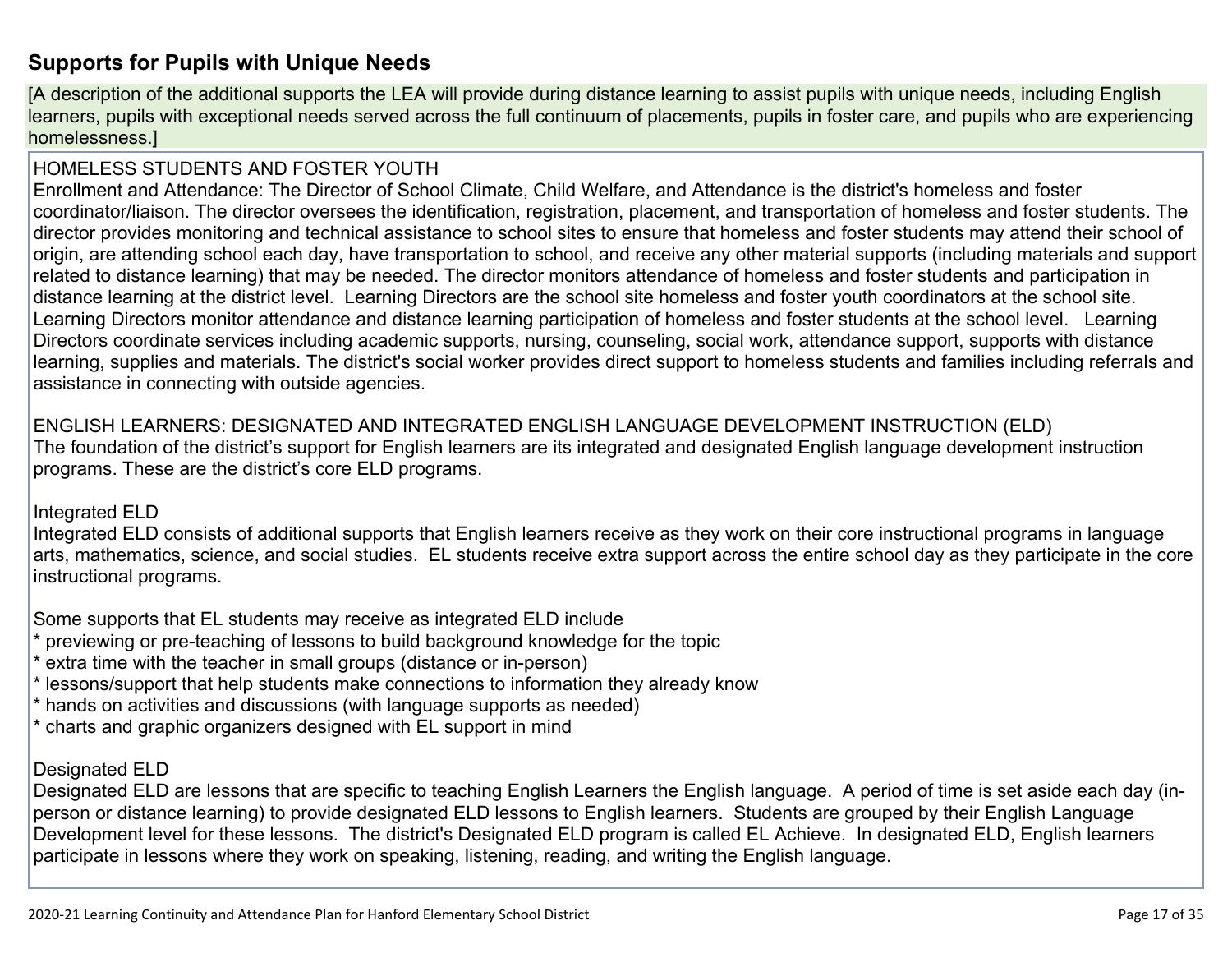#### STUDENTS WITH EXCEPTIONAL NEEDS

Students with exceptional needs, including students with disabilities will receive supports as designated in their IEP or 504 plans. Special education teachers will work collaboratively with core content teachers and related service providers via a virtual platform to accommodate and/or adapt lessons to meet the needs of each student's Individualized Educational Program (IEP) in a traditional, hybrid, or distance learning environment, and ensure that lessons, activities, and safety and preventative measures are appropriate as documented in the student's IEP or 504 plan.

Virtual IEP Meetings: IEP meetings shall be held virtually to the greatest extent possible.

Virtual Meetings: Special Education teachers shall meet virtually to the greatest extent possible and utilize digital options to collaborate on a student's IEP in the COVID-19 environment.

### **Actions related to the Distance Learning Program [additional rows and actions may be added as [necessary\]](http://www.doc-tracking.com/screenshots/20LCP/Instructions/20LCPInstructions.htm#DistanceLearningProgram7)**

| <b>Description</b>                                                                                                                                                                                                                                                                                                                                                                                                       | <b>Total Funds</b> | Contributing |
|--------------------------------------------------------------------------------------------------------------------------------------------------------------------------------------------------------------------------------------------------------------------------------------------------------------------------------------------------------------------------------------------------------------------------|--------------------|--------------|
| DL 1 Technology Access to Devices<br>Students in grades 2-8 have access to laptop computers for distance learning. Students in<br>grades TK-1 have Apple iPads. Students in all grades have access to a suite of standards<br>aligned digital content.<br>Laptop for each student grades 3-8<br>Ipad for each student grades TK-2<br>7 computer technicians<br><b>Teacher Resource Specialist</b>                        | \$3,077,060        | Yes          |
| DL 1.1 Upgrade Internet Infrastructure<br>Increase internet bandwidth to accommodate students online at home.                                                                                                                                                                                                                                                                                                            | \$500,000          | <b>No</b>    |
| DL 2 Digital/Online Instructional Materials<br>The District will provide students (in-person and distance learning) with access to<br>digital/online instructional materials, a highly engaging learning experience, and an increased<br>ability to work effectively with technology.<br>Digital subscriptions and content including, but not limited to:<br><b>Discovery Education</b><br>Flocabulary<br>Lexia Learning | \$490,272          | <b>Yes</b>   |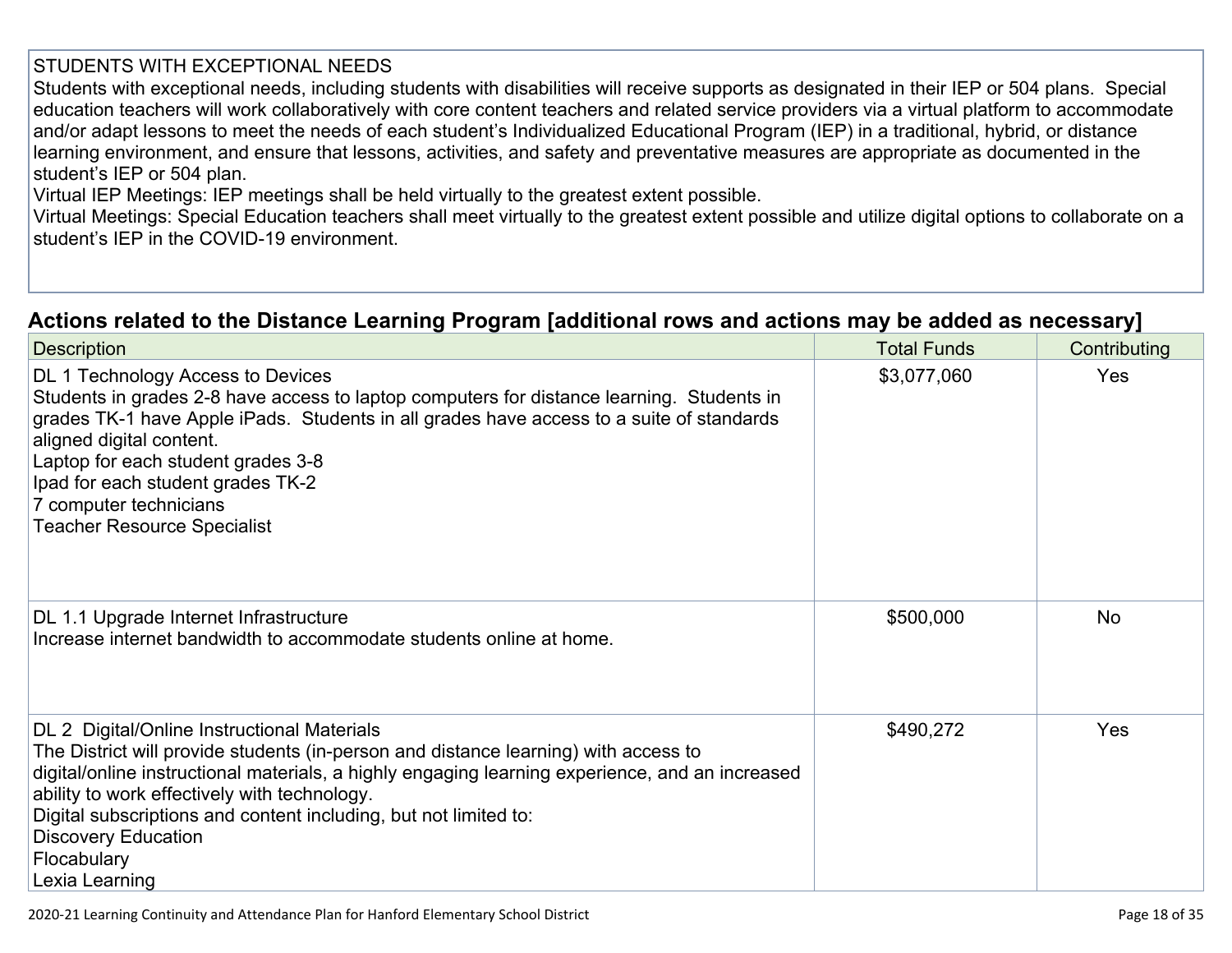| <b>Description</b>                                                                                                                                                                                                                                                                                                                                                                                                                                                                                  | <b>Total Funds</b> | Contributing |
|-----------------------------------------------------------------------------------------------------------------------------------------------------------------------------------------------------------------------------------------------------------------------------------------------------------------------------------------------------------------------------------------------------------------------------------------------------------------------------------------------------|--------------------|--------------|
| Smart Notebook (IVS)<br>Kahn Academy<br>Newsela<br>Learning A-Z<br>Seesaw Learning<br>Screencast                                                                                                                                                                                                                                                                                                                                                                                                    |                    |              |
| DL 3 Supporting Designated and Integrated ELD<br>(This action is limited to English learners)<br>Designated and Integrated ELD for English learners in distance learning and in-person school<br>are supported with staff, supplies, and materials.<br><b>Director of Curriculum</b><br>Director Prog. Dev., Assessment, Accountability (50%)<br>33% Learning Directors<br>50% Admin Secretary (PD Els)<br>1 EL Instructional Aide(Jr. High)<br>Supplies Materials for Supplemental ELD Instruction | \$975,421          | Yes          |
| DL 4 Teacher Professional Development<br>Teachers are supported with leadership, training, and professional development.<br>33% Learning Directors<br>50% Admin. Secretary (Supports PD)<br>3 Teacher PD Days<br><b>DL 5 Instructional Coaches</b>                                                                                                                                                                                                                                                  | \$2,347,095        | Yes          |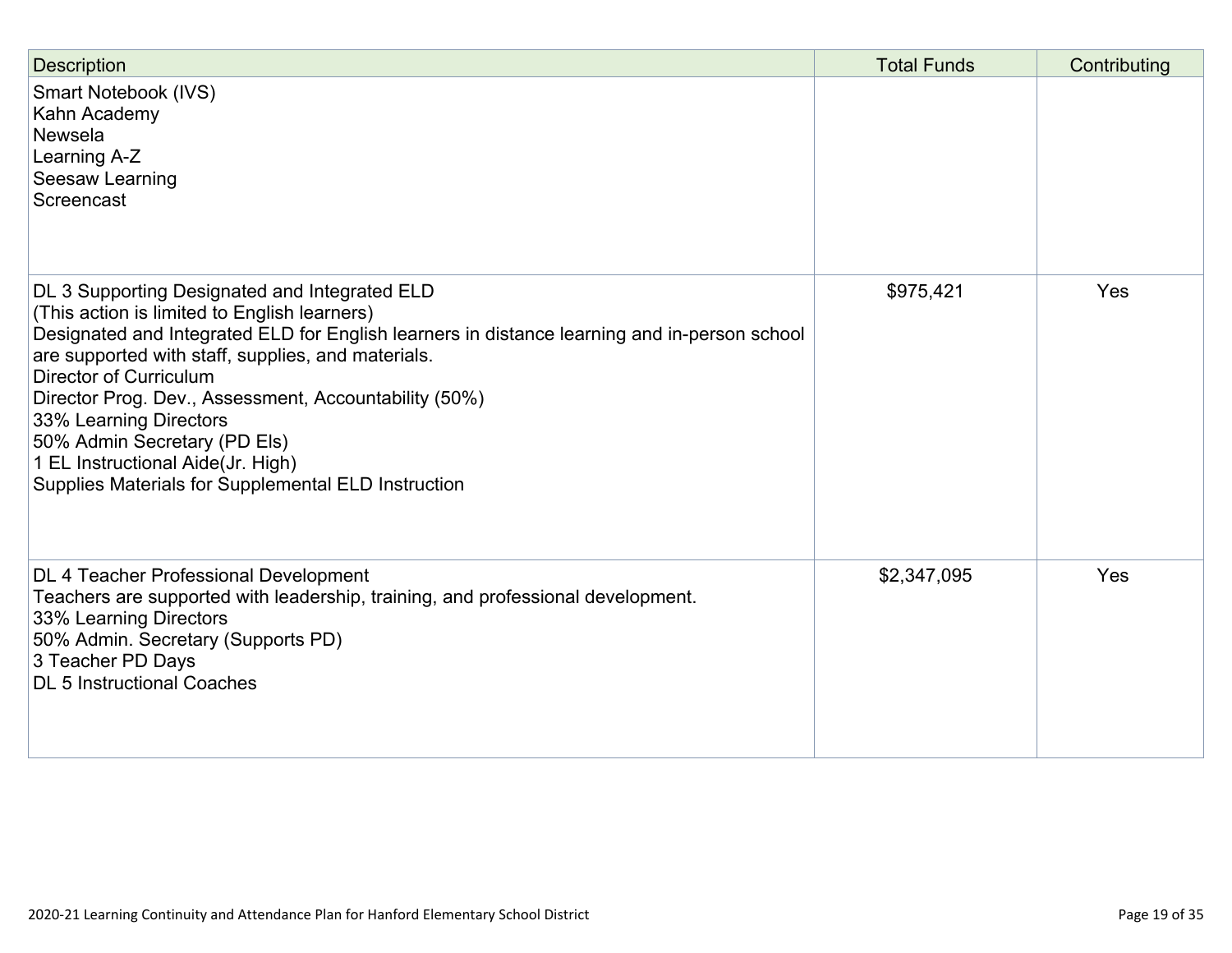## **Pupil [Learning](http://www.doc-tracking.com/screenshots/20LCP/Instructions/20LCPInstructions.htm#PupilLearningLoss) Loss**

[A description of how the LEA will address pupil learning loss that results from COVID-19 during the 2019–2020 and 2020–21 school years, including how the LEA will assess pupils to measure learning status, particularly in the areas of English language arts, English language development, and mathematics.]

HESD will address pupil learning loss that results from COVID-19 during the 2019-20 and 2020-21 school years by using a variety of assessment tools along with input from teachers (in-person and distance learning) to identify students who have experienced learning loss from the school closures. The district will use:

\* local assessments (ELA and mathematics by grade level) and established local "academically at-risk" criteria to identify "at-risk students". \* summative ELAPC results and locally created ELD checklists to identify English Learners needing extra language support.

Identified students will participate in a variety of in-person and/or online programs, depending on the status of school opening and family's choice to participate in distance or in-person learning, that are designed to accelerate learning and mitigate learning loss. Identified students will enter these programs based on results of placement tests and will proceed through the program's mastery paths. Once assigned a program, students will be engaged with each listed program 4x per week for a minimum of 15 minutes per day.

In addition to targeted support from the classroom teacher described above, identified at-risk students will be assigned to after school support groups. Support groups will meet regularly with the assigned staff member, and will receive instruction in the subject(s) of need.

Teachers will receive ongoing professional development for the instructional programs including specific training on how to analyze student responses and progress for the purpose of intervening with targeted instruction as needed.

In addition to targeted support from the classroom teacher described above, identified at-risk students will be assigned to after school support groups. Support groups will meet at least 2x per week with the assigned staff member, and will receive instruction in the subject(s) of need.

#### **Pupil Learning Loss [Strategies](http://www.doc-tracking.com/screenshots/20LCP/Instructions/20LCPInstructions.htm#PupilLearningLoss1)**

[A description of the actions and strategies the LEA will use to address learning loss and accelerate learning progress for pupils, as needed, including how these strategies differ for pupils who are English learners; low-income; foster youth; pupils with exceptional needs; and pupils experiencing homelessness.]

HESD will use the following actions/strategies to address learning loss and accelerated learning progress for pupils.

In August, students who have experienced learning loss will be identified and prioritized. These students will be assigned to support personnel (certificated teachers).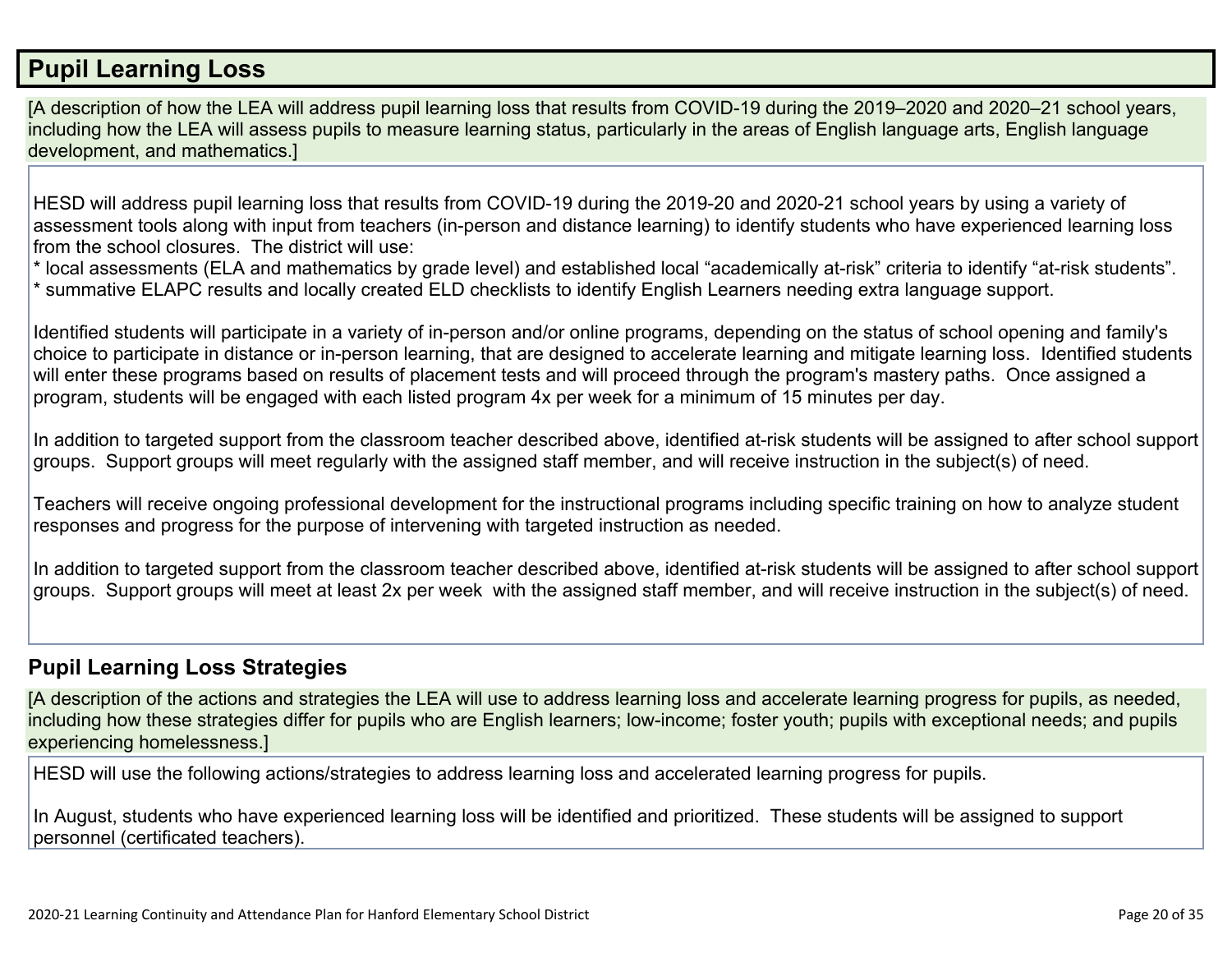In September, support personnel will work with students, classroom teachers, and parents to identify specific skills, concepts, and areas of focus for interventions. Interventions will begin and and students' progress will be monitored. Monitoring will include weekly progress checks for assigned programs and response, analysis and response of all local assessments.

Interventions and progress monitoring will continue October through June. New students may be identified and added to the interventions, and students making significant progress may be released. Support group staff, will meet regularly to discuss progress, identify additional instructional needs, and plan for instruction, intervention, and family communication.

These strategies will differ for pupils who are English learners, low income, foster youth, pupils with exceptional needs, and pupils experiencing homelessness in the following ways:

\* In addition to all monitoring listed above, program mastery data and local assessment data will be further disaggregated by subgroup. \* In addition to all monitoring listed above, site Learning Directors will ensure that classroom teachers are aware of significant subgroups (by student) on their roster.

\* Site Learning Directors will monitor and request information for the listed subgroups on a monthly basis. Site Learning Directors will coordinate additional services as needed. Services may include, contact with a school counselor, contact with the district social worker, contact with the parent liaison, or contact with the student specialist.

#### **[Effectiveness](http://www.doc-tracking.com/screenshots/20LCP/Instructions/20LCPInstructions.htm#PupilLearningLoss2) of Implemented Pupil Learning Loss Strategies**

[A description of how the effectiveness of the services or supports provided to address learning loss will be measured.]

HESD will measure effectiveness of services provided to address learning loss in the following ways:

Engagement will be measured by student completion (15-20 minutes per day, 4x per week) in assigned programs.

Engagement will be measured by school attendance/assignment completion and attendance to scheduled support group sessions.

Accelerated learning will be measured by noting skills/concepts mastery within assigned programs (example: student has mastered grade 1 sight words and can blend CVC words according to Lexia Learning progress monitoring).

Accelerated learning will be measured through analysis of local assessments (example: student mastered letters and sounds as measured by HESD letters/sounds assessment).

#### **Actions to Address Pupil Learning Loss [additional rows and actions may be added as [necessary\]](http://www.doc-tracking.com/screenshots/20LCP/Instructions/20LCPInstructions.htm#PupilLearningLoss4)**

| Description                                                                                                                                                                                                                                                                                                                       | <b>Total Funds</b> | Contributing |
|-----------------------------------------------------------------------------------------------------------------------------------------------------------------------------------------------------------------------------------------------------------------------------------------------------------------------------------|--------------------|--------------|
| LL 1 Provide after-hours interventions for students who have experienced learning loss.<br>Teacher overcontract to provide interventions for students<br>School City (Illuminate) Student Data Assessment Management System<br>After Hours/Intersession Instruction<br>Instructional materials to support after-hours instruction | \$457,998          | <b>Yes</b>   |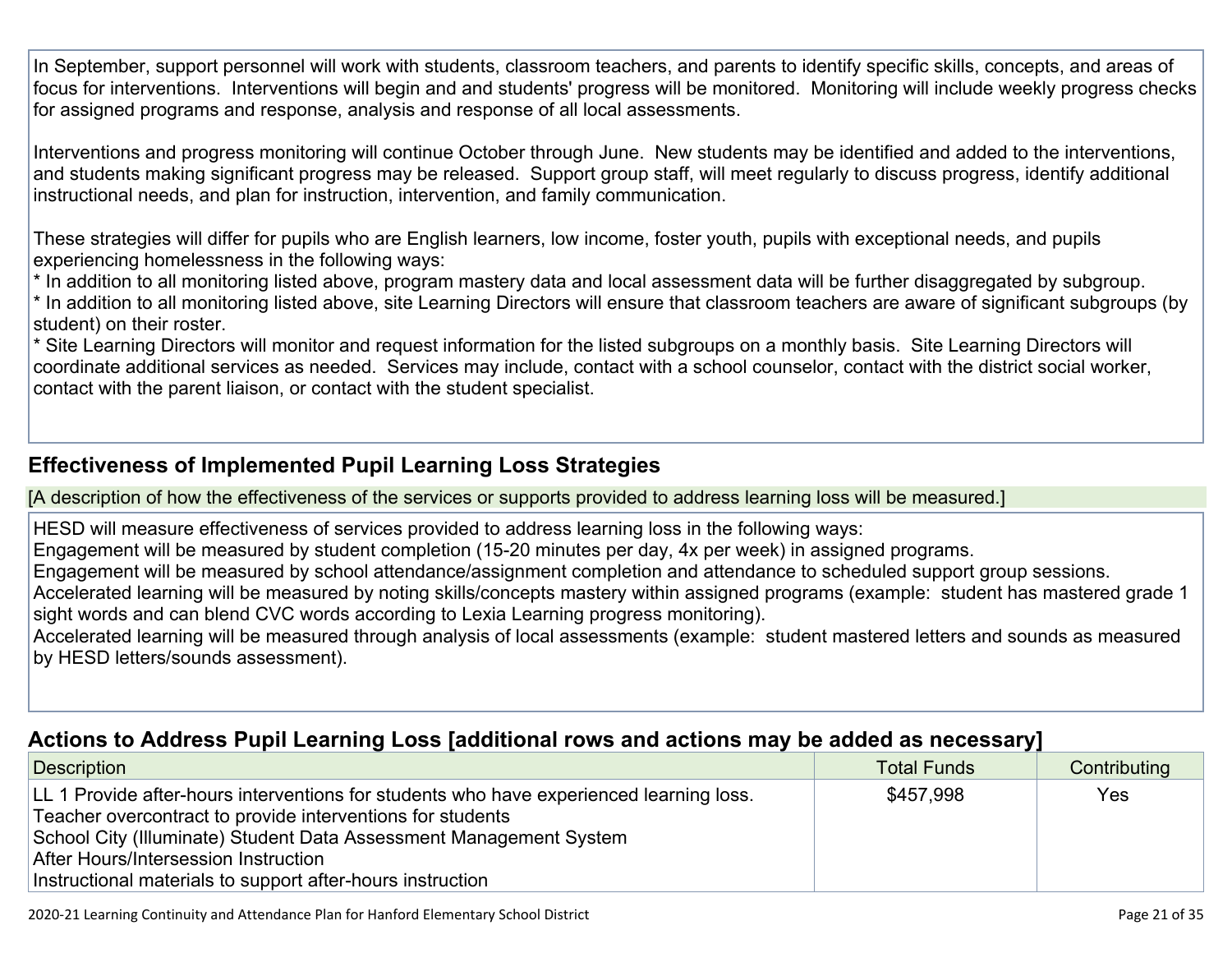| Description | <b>Total Funds</b> | Contributing |
|-------------|--------------------|--------------|
|             |                    |              |
|             |                    |              |
|             |                    |              |

## **Mental Health and Social and Emotional [Well-Being](http://www.doc-tracking.com/screenshots/20LCP/Instructions/20LCPInstructions.htm#MentalHealthandSocialandEmotional)**

[A description of how the LEA will monitor and support mental health and social and emotional well-being of pupils and staff during the school year, including the professional development and resources that will be provided to pupils and staff to address trauma and other impacts of COVID-19 on the school community.]

The district employs a robust system of staffing, monitoring and resources designed to support mental health and social and emotional wellbeing of pupils and staff during the school year. A wide variety services, coordinated by school site learning directors are available to students experiencing trauma and other impacts of COVID-19 on the school community.

Services for students to address trauma and other impacts of COVID-19 on the school community include, but are not limited to: Implement a Director of School Climate, Child Welfare, and Attendance. The Director will provides technical assistance to schools in the development of programs that improve school climate; address trauma and other impacts of COVID-19; increase attendance; monitor the implementation of school climate actions at school sites; direct and deliver professional development to student support staff including Learning Directors, Counselors, Student Specialists, and Vice Principals; monitor school climate and COVID-19 related data across the district. The director will serve as the district's homeless and foster youth liaison.

Provide each school with a learning director. Learning directors coordinate the services students receive including services that address trauma and other impacts of COVID-19 on the school community. Learning directors lead the development, implementation, and monitoring of students address trauma and other impacts of COVID-19 on the school community, and who may experience challenges with school attendance, behavior, mental and/or physical health.

Provide each junior high with a school counselor, and provide the elementary schools with three counselors serving schools on a rotational basis. The school counselor provides counseling and guidance services that are designed to address trauma and other impacts of COVID-19 on the school community as well as promote academic, career, personal, and social development. The school counselor serves as an advocate for high academic achievement and social development for all students through the provision of individual and schoolwide intervention strategies and counseling services. The school counselor provides personal and social counseling and interventions that promote positive interpersonal relationships and social skills.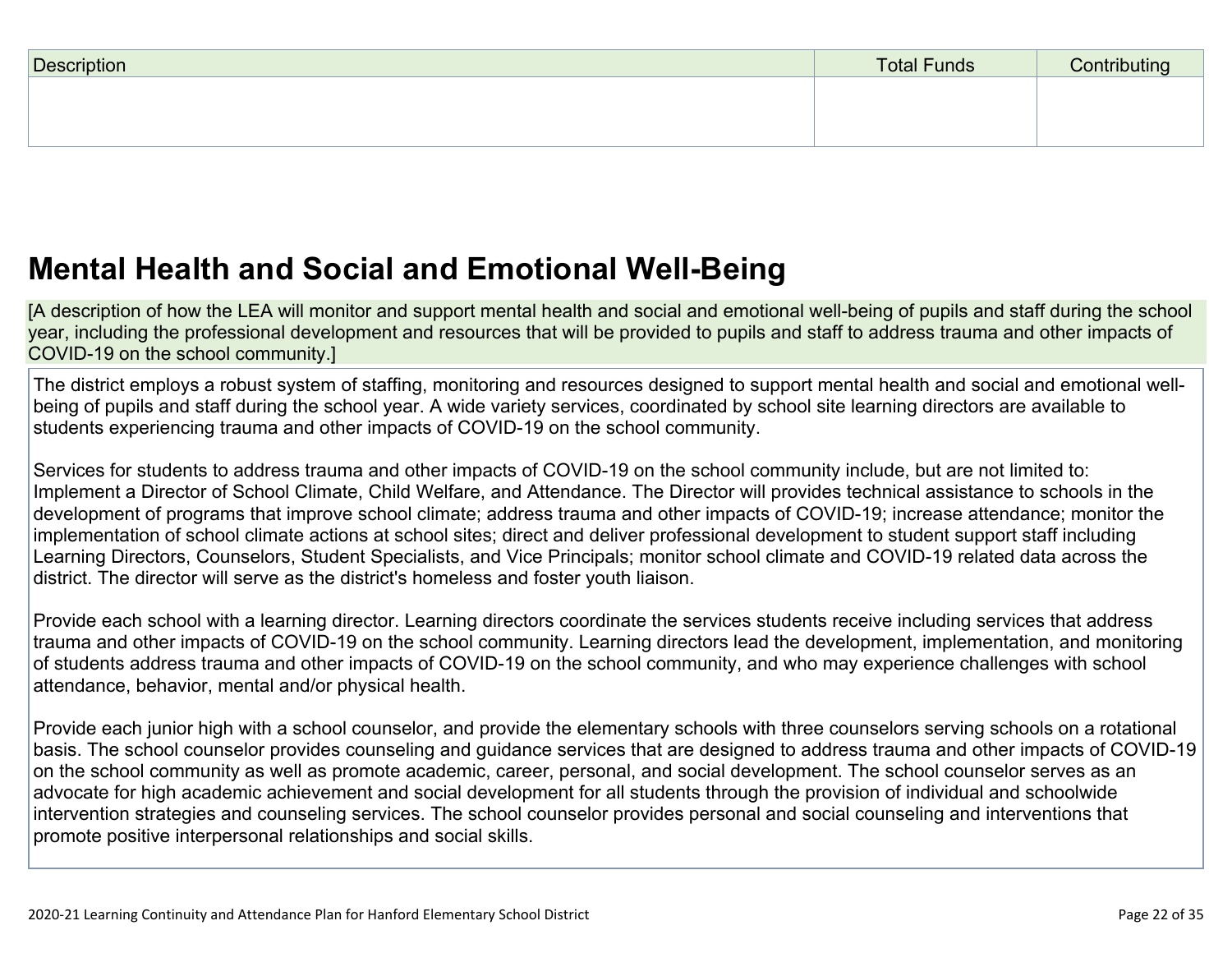Provide each elementary school site with a student specialist and each junior high school with a vice principal. The primary purpose of the student specialist and vice principal is to provide students and their families with support to address trauma and other impacts of COVID-19 on the school community. This includes behavior and attendance support. Student specialists and vice principals work directly with students and families who have experienced trauma and other impacts of COVID-19 that may effect their attendance, participation (in the case of distance learning) and/or behavior. Student specialists work with elementary students and their families. Vice principals work with junior high students and their families. The student specialist and vice principal function as personal advocates and as intermediaries in seeking prevention of discipline incidents and in seeking solutions to problems that get in the way of learning and personal growth.

Implement a school social worker to provide direct services to homeless students, foster youth, and students experiencing trauma and other impacts of COVID-19 on the school community. The social worker provides resources to families experiencing trauma and other impacts of COVID-19 on the school community, especially those that lead to homelessness or inadequate housing. The social worker provides direct support and coordinates resources from within the community.

School and district staff have access to a variety of counseling, mental health, and wellness support through the health insurance plans.

## **Pupil and Family [Engagement](http://www.doc-tracking.com/screenshots/20LCP/Instructions/20LCPInstructions.htm#PupilEngagementandOutreach) and Outreach**

[A description of pupil engagement and outreach, including the procedures for tiered reengagement strategies for pupils who are absent from distance learning and how the LEA will provide outreach to pupils and their parents or guardians, including in languages other than English, when pupils are not meeting compulsory education requirements, or if the LEA determines the pupil is not engaging in instruction and is at risk of learning loss.]

Students' attendance and participation in distance learning activities will be monitored daily. This includes:

- Participation in online activities and lessons
- Completion/engagement with activities and assignments
- Completion/engagement with assessments (tests, quizzes etc.)
- Student and/or parent contact with the teacher, principal, learning director, or other staff

For students experiencing challenges to participation and engagement, the following tiered reengagement strategies will be implemented: TIER 1: Identification, Contact, Encouragement, Identification of Barriers

School staff will make contact with students and parents of students who are not participating/engaging in distance learning activities. School staff will provide the family with encouragement and assistance to help them engage with the distance learning program. School staff will work with the family to identify barriers to engagement.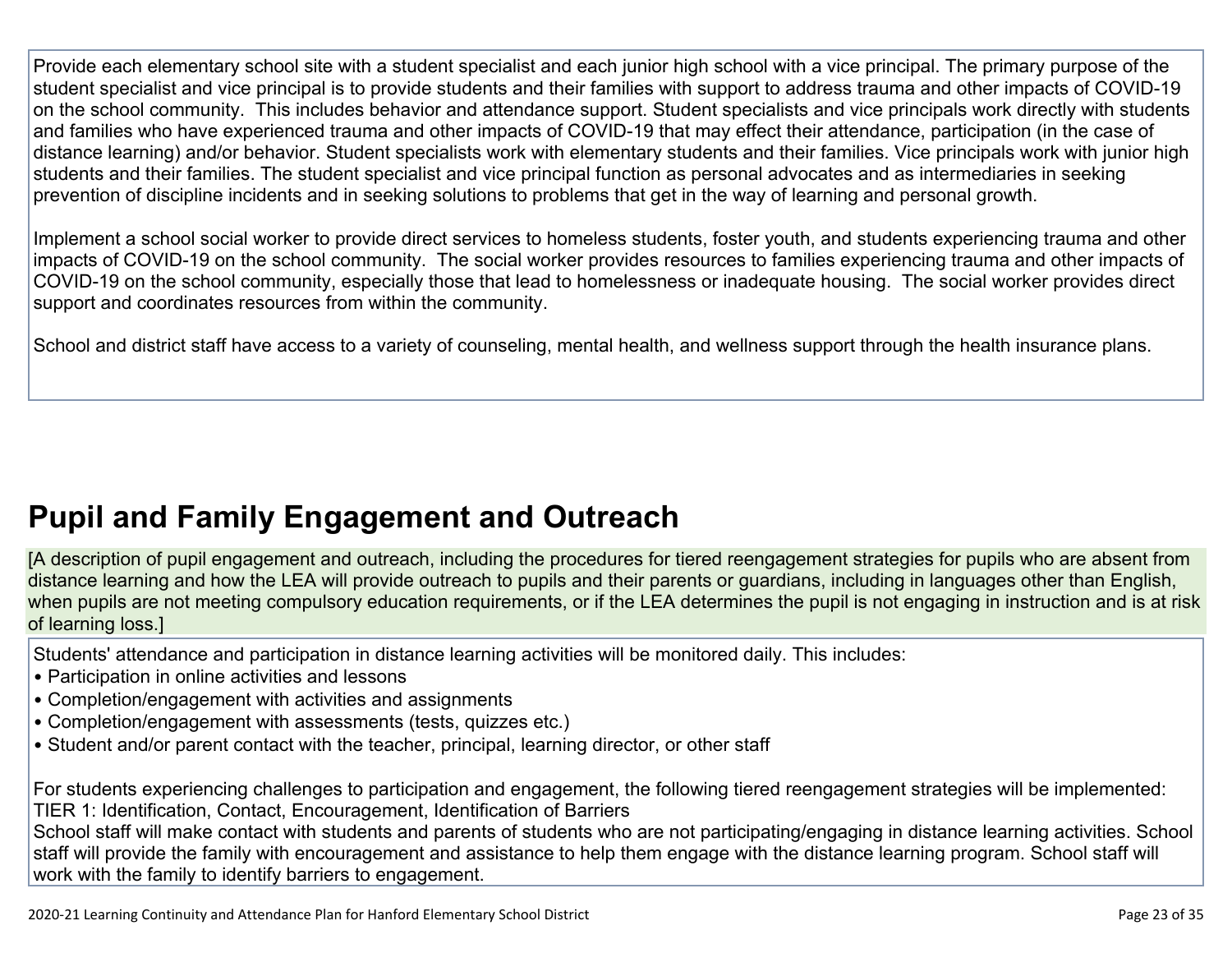Support may include:

- Providing encouragement for the parent and/or student
- Identifying barriers that may be preventing the student from attending/participating
- Reviewing/explaining assignments and lessons to be completed to receive credit for attendance
- Providing assistance to the student/parent as to how/where assignments will be posted and how students can submitted
- Establishing a system of weekly communication with the parent/student to keep the student engaged
- Troubleshooting minor hardware/software issues

• Submitting help tickets to the Information Technology Department (HESDnet) on behalf of the student for issues that cannot be readily solved by school staff

TIER 2: Assignment of Services (Based on Identified Barriers)

For students who continue to have challenges with attendance, engagement, and/or participation, the site learning director will coordinate and assign services for students/families that are designed to provide assistance in reducing or eliminate barriers to attendance, engagement, and/or participation. These include services provided by:

- Student Specialists
- School Counselors
- School Nursing Staff
- The School Social Worker
- Afternoon/evening Student Support Teachers
- TIER 3: Ongoing Support and Assistance

District and school site support staff will continue to provide support and assistance for families whose students are having challenges with attendance, engagement, and/or participation. Students who continue to have challenges may be brought to the school site in small groups to participate in instruction and/or intervention in small groups following California Department of Public Health guidelines. These students may include:

- Students with disabilities
- English Learners
- Foster youth
- Students experiencing homelessness

School staff will assist with translation services as needed for parent contacts.

The district will use the Hanford Elementary School District web page ([https://www.hanfordesd.org/\)](https://www.hanfordesd.org/), the district's facebook feed, and the Remind messaging system to keep families up-to-date on developments related to COVID-19, school opening, distance learning, and other school information.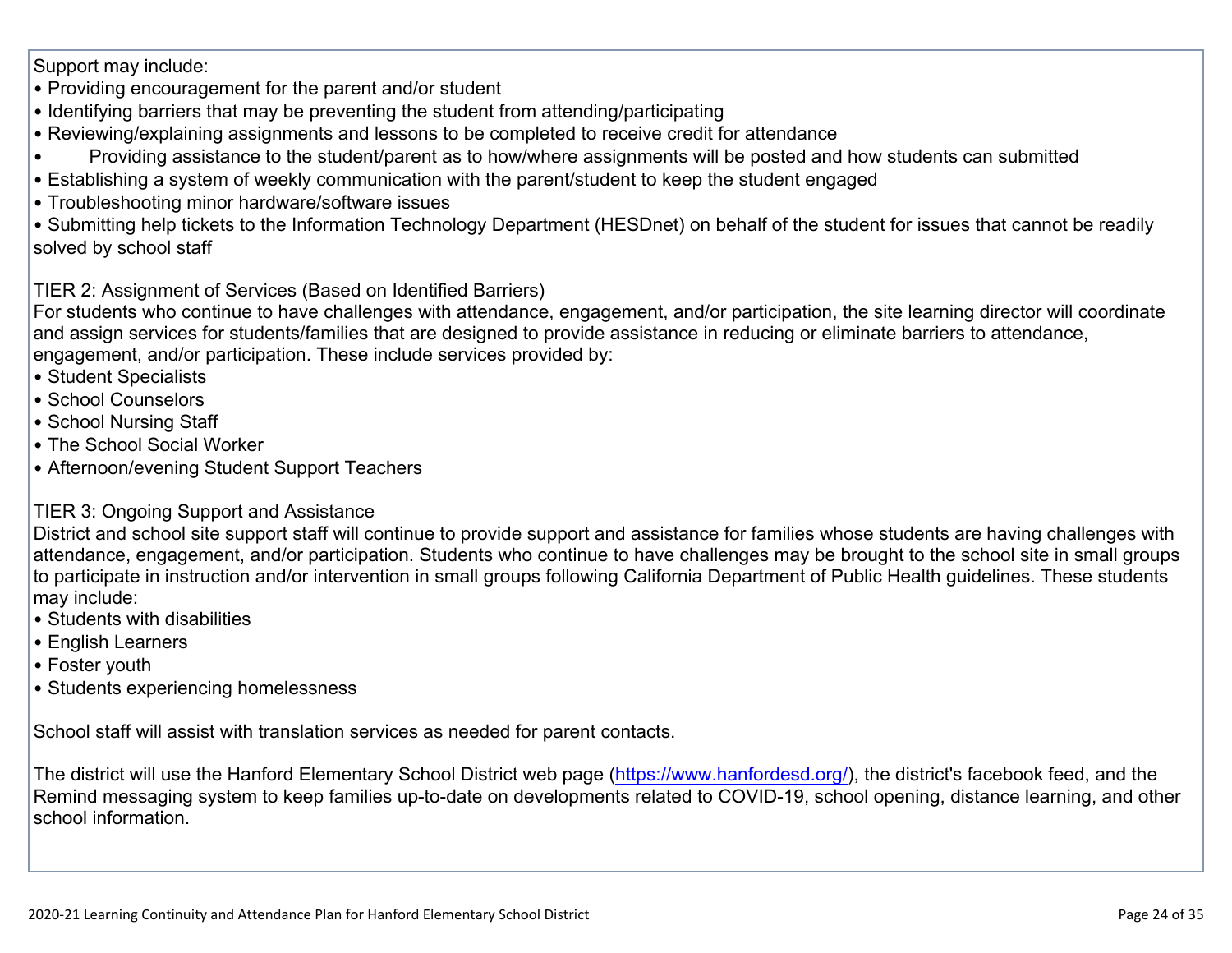## **School [Nutrition](http://www.doc-tracking.com/screenshots/20LCP/Instructions/20LCPInstructions.htm#SchoolNutrition)**

[A description of how the LEA will provide nutritionally adequate meals for all pupils, including those students who are eligible for free or reduced-price meals, when pupils are participating in both in-person instruction and distance learning, as applicable.]

During the mandated school closure, breakfast and lunch will be distributed two times per-week at each of the district's school sites. Breakfast and lunch meals for the entire school-week (five days) will be distributed over the course of the two day food distributions. Food will be distributed in a "drive-up" or "walk-up" system during the closure.

Students' will enter their ID numbers into the system to track the distribution of meals. The district's Homeless Liaison and School Social Worker will monitor the distribution of meals, and will conduct outreach to families ensuring that barriers such as lack of transportation etc. are not preventing them from picking up meals. Meals may be delivered to students experiencing homelessness.

Once school reopens, the system above will remain in place for students who have opted to continue distance learning. For students attending school in-person, meals will be served in the classrooms to provide for social distancing.

## **Additional Actions to Implement the Learning Continuity Plan [\[additional](http://www.doc-tracking.com/screenshots/20LCP/Instructions/20LCPInstructions.htm#AdditionalActions) rows and actions may be added as [necessary\]](http://www.doc-tracking.com/screenshots/20LCP/Instructions/20LCPInstructions.htm#AdditionalActions)**

| Section                                                     | <b>Description</b>                                                                                                                                                                                                                                                                                                                                                                                       | <b>Total Funds</b> | Contributing |
|-------------------------------------------------------------|----------------------------------------------------------------------------------------------------------------------------------------------------------------------------------------------------------------------------------------------------------------------------------------------------------------------------------------------------------------------------------------------------------|--------------------|--------------|
| Mental Health and Social and<br><b>Emotional Well-Being</b> | MH 1 Coordination of Student Support Services<br>Direct supports for students, from professionals within and<br>outside of the district, are coordinated so that students in need<br>receive timely and effective programs and support.<br><b>Learning Directors</b><br>Director of School Climate, Child Welfare and Attendance<br>Admin Secretary (for School Climate Child Welfare and<br>Attendance) | \$1,049,655        | Yes          |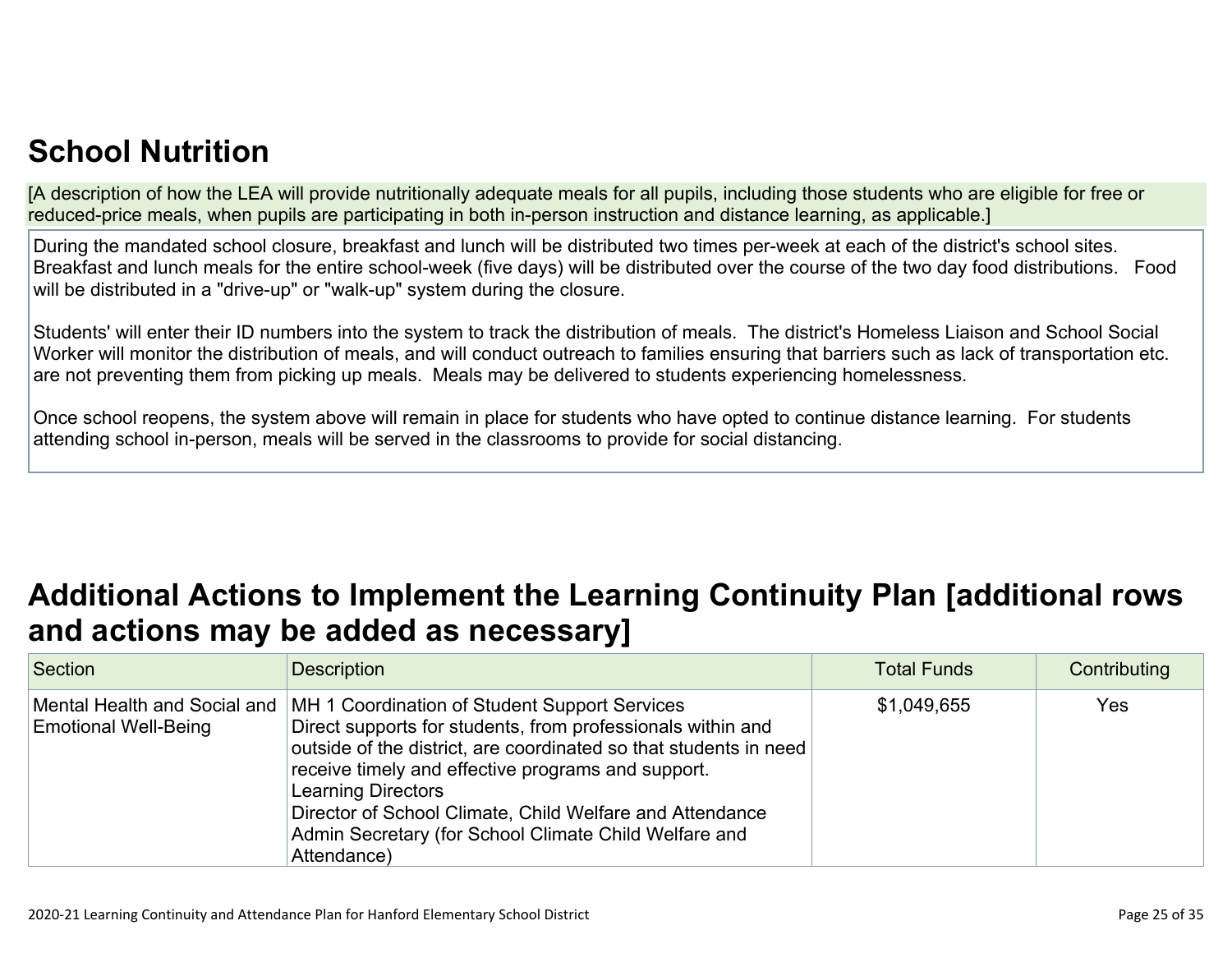| Section                                                     | <b>Description</b>                                                                                                                                                                                                                                                                                                                                                                                                            | <b>Total Funds</b> | Contributing |
|-------------------------------------------------------------|-------------------------------------------------------------------------------------------------------------------------------------------------------------------------------------------------------------------------------------------------------------------------------------------------------------------------------------------------------------------------------------------------------------------------------|--------------------|--------------|
|                                                             | Supplies/Materials (for School Climate Child Welfare and<br>Attendance)<br><b>School Social Worker</b>                                                                                                                                                                                                                                                                                                                        |                    |              |
| Mental Health and Social and<br><b>Emotional Well-Being</b> | MH 2 Health Professionals<br>School health professionals and counselors provide direct<br>services to students to promote well-being and health, and<br>intervene with actual and potential health problems.<br>5 School Nurses (RNs)<br>11 School Nurses (LVNs) (One per school site)<br><b>School Nursing Supplies/Materials</b><br>3 School Counselors (Elementary Schools)<br>2 Counselors (Junior High) (One Per School) | \$2,080,789        | Yes          |
| Mental Health and Social and<br><b>Emotional Well-Being</b> | MH 3 School Support Staff<br>Additional support staff provide direct services to students to<br>promote positive school climate, good citizenship, and school<br>safety.<br>8 Student Specialists<br>2 Vice Principals<br>2 School Resource Officers<br><b>Yard Supervision</b>                                                                                                                                               | \$1,917,310        | Yes          |
| <b>Pupil Engagement and</b><br>Outreach                     | EO 1 Transportation<br>Elementary students who live 3/4 mile or more from school,<br>and/or junior high students who live one mile or more from<br>school will be provided with transportation to and from school.<br>(Transportation will be adjusted for social distancing. Younger<br>children will receive priority.)                                                                                                     | \$500,000          | Yes          |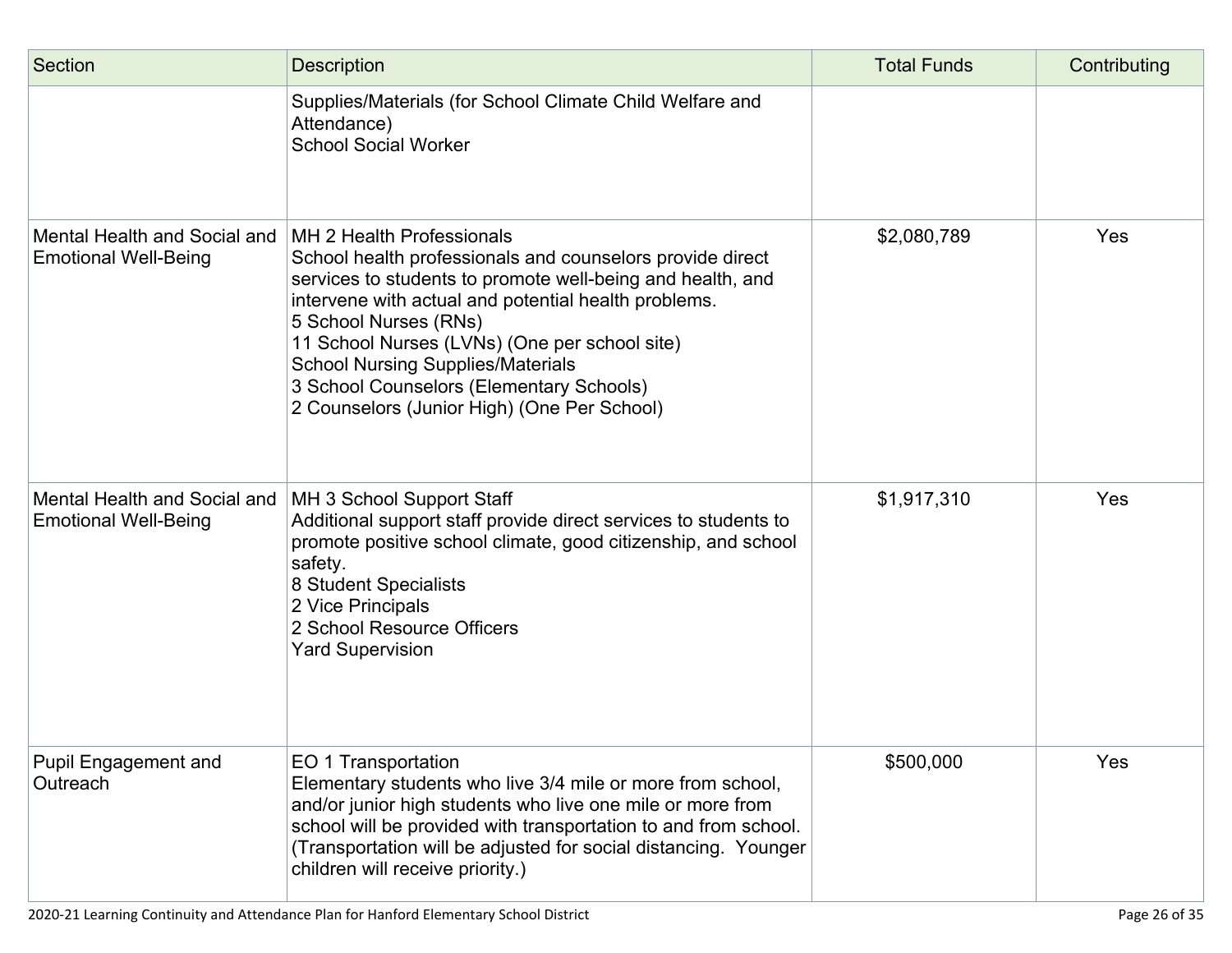| Section                                 | <b>Description</b>                                                                                                                                                                                                                                                                                                                                                                                                                                                                                                                              | <b>Total Funds</b> | Contributing |
|-----------------------------------------|-------------------------------------------------------------------------------------------------------------------------------------------------------------------------------------------------------------------------------------------------------------------------------------------------------------------------------------------------------------------------------------------------------------------------------------------------------------------------------------------------------------------------------------------------|--------------------|--------------|
|                                         |                                                                                                                                                                                                                                                                                                                                                                                                                                                                                                                                                 |                    |              |
| <b>Pupil Engagement and</b><br>Outreach | EO 2 TI Technological Systems for Parent Communication<br>The district will maintain the technology and in-person<br>systems for parent communication. Parents, students, and<br>community members will have communication resources that<br>provide access to information, promote safety, and facilitate<br>communication with schools and the district.<br>Digital Subscription for Enhanced Parent/School/ Teacher<br>Communication<br>Remind 101<br><b>Blackboard Connect</b><br>Parent Liaison<br><b>Parent Education Center Supplies</b> | \$117,259          | Yes          |
| <b>School Nutrition</b>                 | Provide All Students with Breakfast and Lunch                                                                                                                                                                                                                                                                                                                                                                                                                                                                                                   | \$1,000,000        | <b>No</b>    |

## **[Increased](http://www.doc-tracking.com/screenshots/20LCP/Instructions/20LCPInstructions.htm#IncreasedorImprovedServices) or Improved Services for Foster Youth, English Learners, and Low-Income [Students](http://www.doc-tracking.com/screenshots/20LCP/Instructions/20LCPInstructions.htm#IncreasedorImprovedServices)**

|        | Percentage to Increase or Improve Services Increased Apportionment based on the Enrollment of Foster Youth, English Learners, and Low<br>Income students |
|--------|----------------------------------------------------------------------------------------------------------------------------------------------------------|
| 29.23% | \$13,913,729                                                                                                                                             |

## **Required [Descriptions](http://www.doc-tracking.com/screenshots/20LCP/Instructions/20LCPInstructions.htm#RequiredDescriptions)**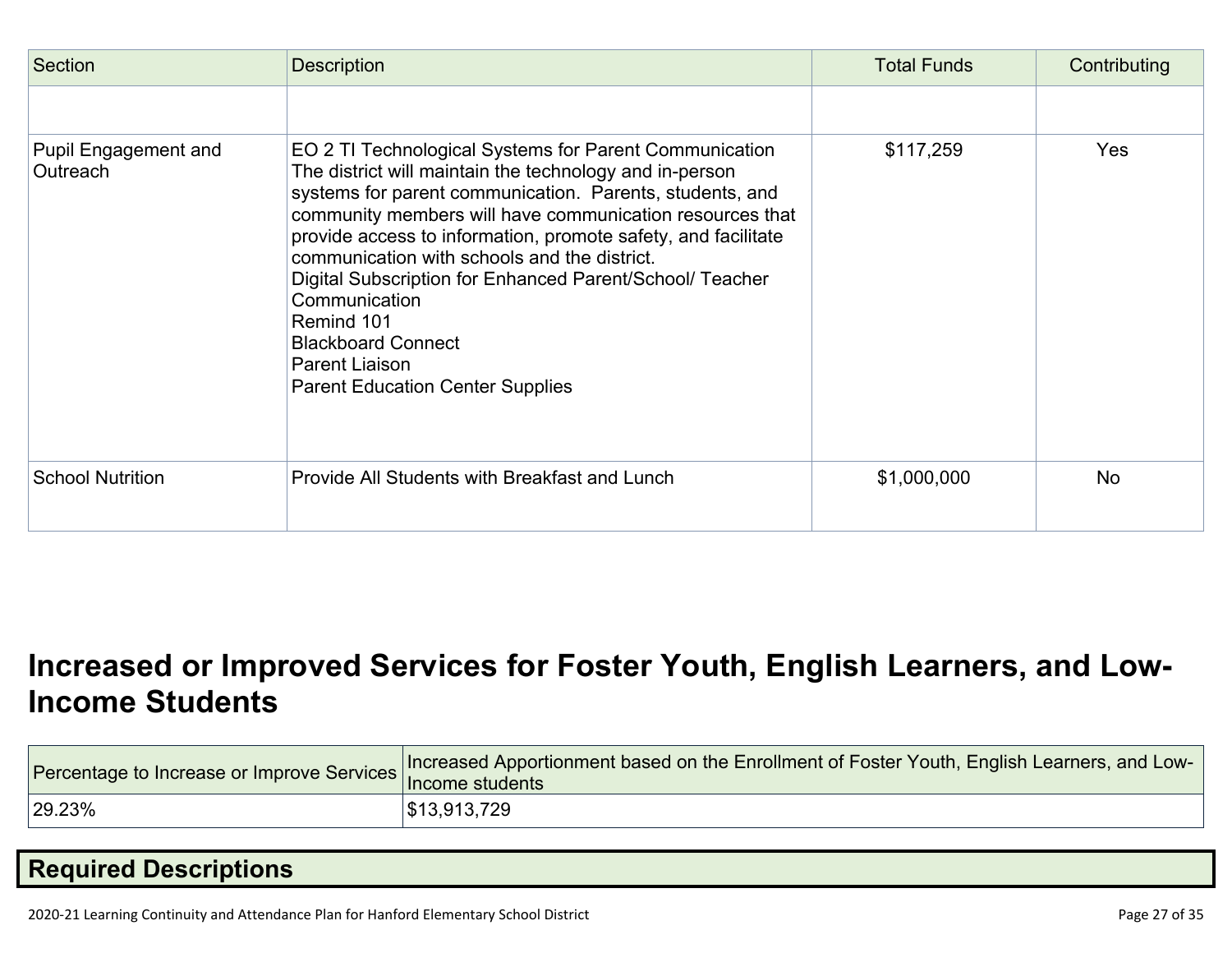[For the actions being provided to an entire school, or across the entire school district or county office of education (COE), an explanation of (1) how the needs of foster youth, English learners, and low-income students were considered first, and (2) how these actions are effective in meeting the needs of these students.]

Action IP1

School sites are provided with supplies and materials that support the programs and services in the LCAP.

The LEA considered the needs, conditions, or circumstances of its unduplicated pupils as a result of COVID-19: In order to access the standards aligned instructional program in a way that is equitable, for both distance and in-person learning, unduplicated pupils have needs for instructional supports that go well beyond what all students need. The services provided under Action IP 1 are principally directed toward unduplicated pupils. School libraries are open during school hours and are supported with staff, books, periodicals, and technology. Library materials are available for checkout to students in distance and in-person learning. Electronic books and periodicals are available to all students (distance and in-person) at any time and provide them with material supports that allow them to access the standards aligned instruction in a way that is equitable to all students.

The action, or aspect(s) of the action (including, for example, its design, content, methods, or location), is based on these considerations; and the action is intended to meet the needs of the students in response to the COVID-19 pandemic: Unduplicated pupils, may not have access to school supplies such as paper, pencils, notebooks, chart paper, supplies for science experiments and other materials necessary to fully participate in a broad educational program. Increasing the amount (quantity) of these types of supplies and materials at school sites ameliorates a barrier to a broad educational program that exists for unduplicated pupils.

#### Action IP 2

School libraries are open during school hours and are supported with staff, books, periodicals, and technology. Library materials are available for checkout to students in distance and in-person learning. Electronic books and periodicals are available to all students (distance and in-person) at any time.

The LEA considered the needs, conditions, or circumstances of its unduplicated pupils as a result of COVID-19: In order to access a standards aligned instructional program in a way that is equitable, unduplicated pupils have needs for instructional supports that go well beyond what all students need. The services provided under Action IP 2 are principally directed toward unduplicated pupils and provide them with material supports that allow them to access the standards aligned instruction in a way that is equitable to all students. unduplicated pupils may not have access to books, periodicals, or standards aligned digital content/media at the same levels as more affluent students. School libraries that are open and fully staffed during school hours provides unduplicated pupils with increased access to books, periodicals, and electronic educational media at school and at home. By providing increased library services to unduplicated pupils, they have increased access to reading.

The action, or aspect(s) of the action (including, for example, its design, content, methods, or location), is based on these considerations; and the action is intended to meet the needs of the students in response to the COVID-19 pandemic: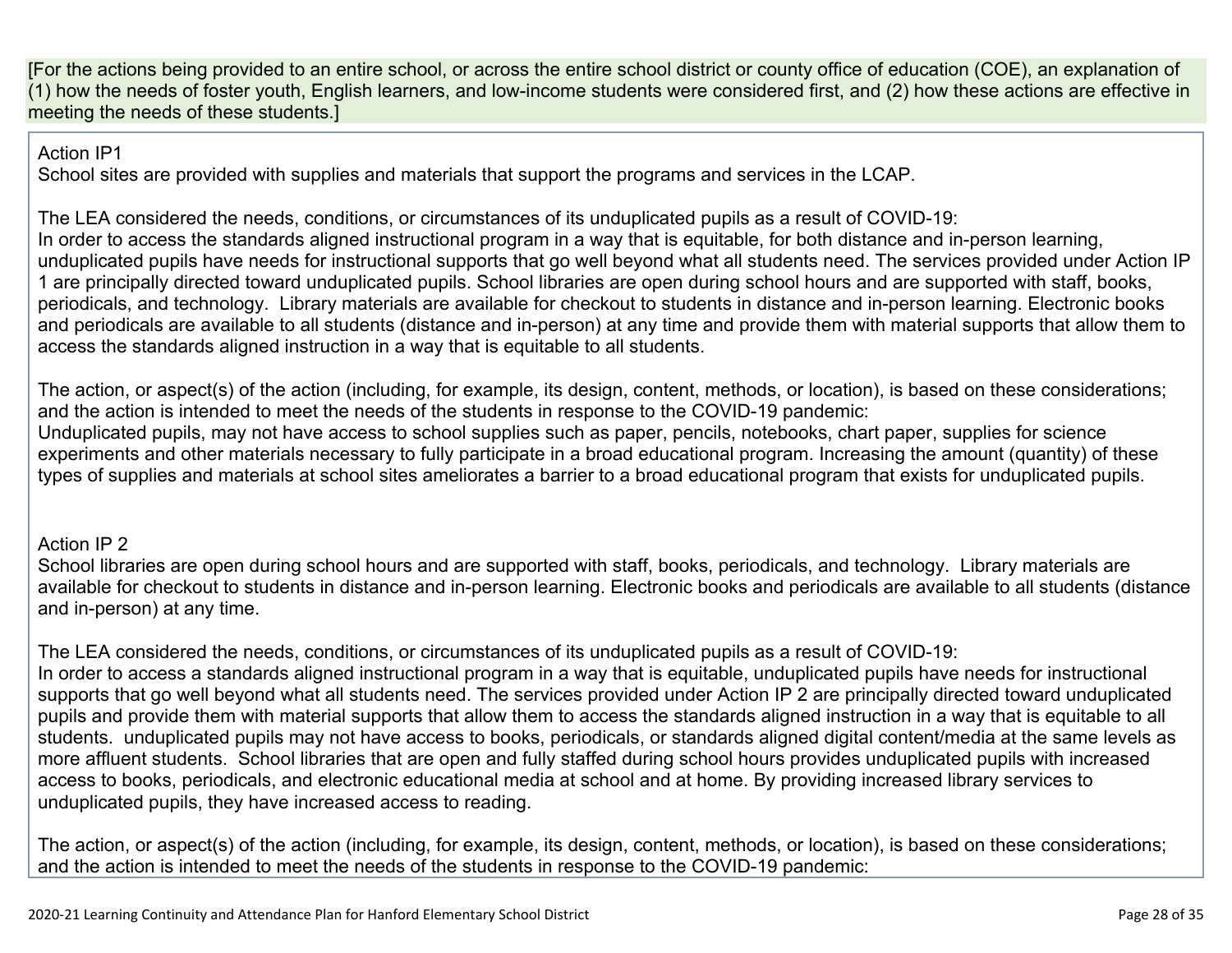Access to books, periodicals, electronic media and content are an important component of a standards aligned instructional program. By providing increased library services, that are available in-person and electronically, to unduplicated pupils during the COVID-19 pandemic, when schools and public libraries may be closed, provides them with increased and improved access to the instructional program.

#### Action IP 3

Students in grades K-6 have the opportunity to participate in an after-school enrichment program until 5:00p.m. at no charge to families.

The LEA considered the needs, conditions, or circumstances of its unduplicated pupils as a result of COVID-19: In order to access a broad, standards aligned instructional program in a way that is equitable, unduplicated pupils have needs for instructional supports that go well beyond what all students need. The services provided under Action IP 3 are principally directed toward unduplicated pupils and provide them with material supports that allow them to access the standards aligned instruction in a way that is equitable to all students.

The action, or aspect(s) of the action (including, for example, its design, content, methods, or location), is based on these considerations; and the action is intended to meet the needs of the students in response to the COVID-19 pandemic: Students from low-income families may lack the resources to provide their children with after school enrichment, including support and homework help in reading, math, science, and history, especially during the COVID-19 pandemic, when school closures have caused

learning loss. Parents of unduplicated pupils may lack the resources to provide safe, supervised after school childcare during the COVID-19 pandemic.

Action IP 4

Art, music, and PE instruction is supported with staff, supplies, and materials.

The LEA considered the needs, conditions, or circumstances of its unduplicated pupils as a result of COVID-19:

In order to access a broad, standards aligned instructional program in a way that is equitable, unduplicated pupils have needs for enrichment activities that go beyond what all students need. Pupils from low-income families may lack the resources to experience activities and courses of study that have been shown to increase content knowledge, interest in academics, and engagement in school, including art, music, and physical education.

The COVID-19 pandemic has exacerbated this lack of resources for unduplicated pupils that posing an even greater barrier to participation in art, music and physical education. The ongoing school closures have deprived unduplicated pupils from the experiences in art, music, and physical education they would have had in school. Providing students from low-income families with these activities and/or courses of study ensures that a lack of resources does not prevent them from receiving important components of a broad educational program.

The action, or aspect(s) of the action (including, for example, its design, content, methods, or location), is based on these considerations; and the action is intended to meet the needs of the students in response to the COVID-19 pandemic: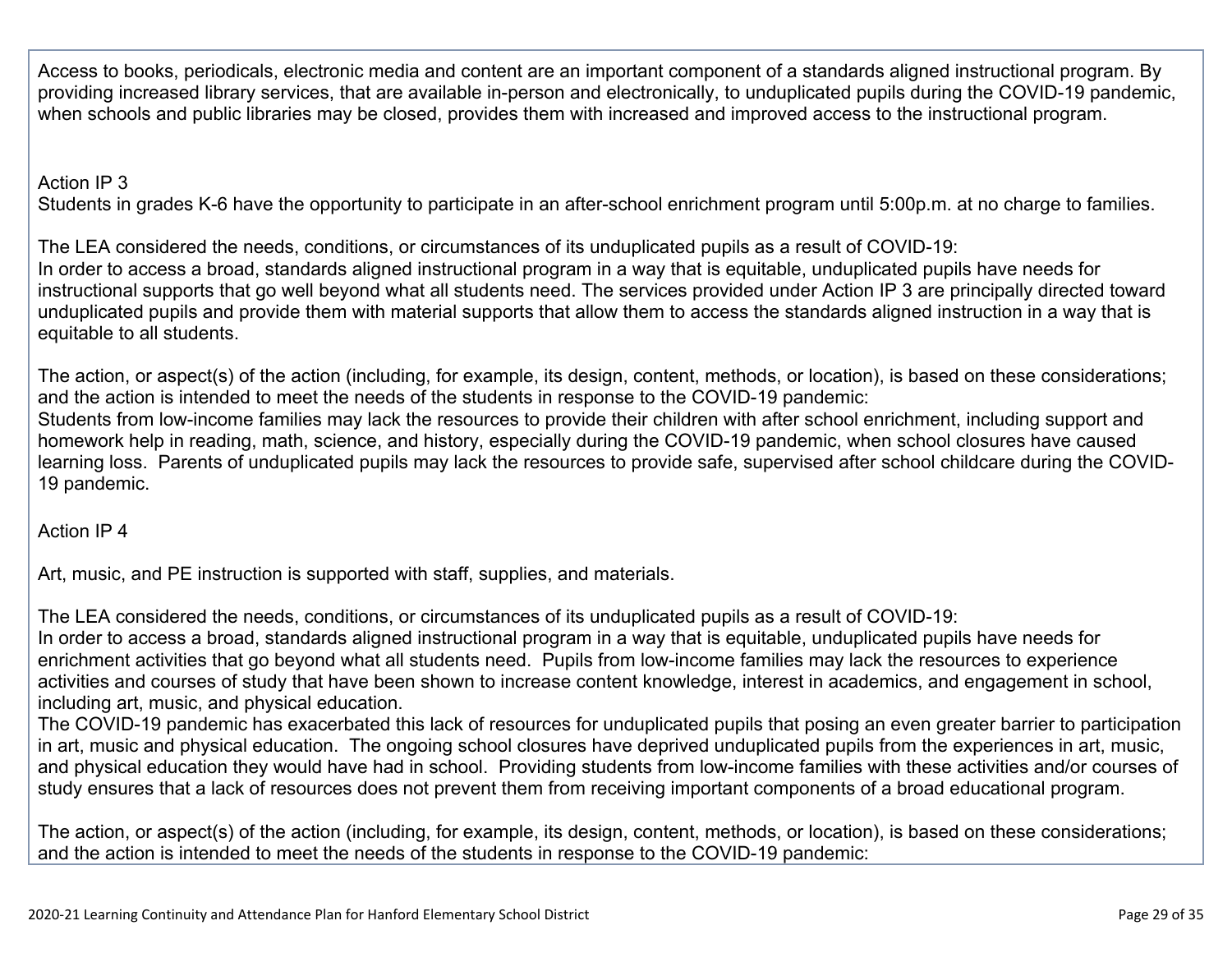The services under IP 4 provide unduplicated pupils with activities and courses of study that have been shown to increase content knowledge, interest in academics, and engagement in school. Upon return to school the design, methods, and locations of these services will be provided to unduplicated pupils in ways that allow for social distancing until the pandemic subsides.

#### IP 5

Classroom staffing levels will be maintained or increased to reduce or eliminate combination classes in grades 1-6 and to lower class size in grades 4-8.

The LEA considered the needs, conditions, or circumstances of its unduplicated pupils as a result of COVID-19: In order to access standards aligned instruction in a way that is equitable, unduplicated pupils have needs for instructional supports that go well beyond what all students need. Data from the California School Dashboard indicate that low-income students, English learners, and foster youth performed below "All Students" in both ELA and Math. Combination classes divide the teacher's time and effort, requiring the teaching of two grade levels in the same classroom. The services under IP 5 are principally directed toward Unduplicated Pupils and provide them increased support in the form of teachers' time and effort. Additionally, unduplicated pupils have experienced learning loss at a rate greater than all students.

The action, or aspect(s) of the action (including, for example, its design, content, methods, or location), is based on these considerations; and the action is intended to meet the needs of the students in response to the COVID-19 pandemic:

Providing smaller class sizes provides unduplicated pupils with and increased amount of time with their teacher in small group or one-onone instruction thus mitigating learning loss (an increased service). Providing smaller class sizes allows for social distancing due to the COVID-19 pandemic. Providing unduplicated pupils with a single grade classroom ensures that the instruction they receive is aligned with the standards for their grade level, and that the teachers time and effort are focused entirely on the students in the grade level. Teachers working with a single grade level in the classroom have more time to provide individualized instruction to struggling students, who are mostly unduplicated students, (an increased service) and are able to focus their planning and delivery of lessons on an single grade level (an improved service).

Action DL 1 Students in grades 2-8 have access to laptop computers for distance learning. Students in grades TK-1 have Apple iPads.

The LEA considered the needs, conditions, or circumstances of its unduplicated pupils as a result of COVID-19: In order to access the standards aligned instructional program in a way that is equitable, unduplicated pupils have needs for instructional supports that go well beyond what all students need. The services provided under Action DL 1 are principally directed toward unduplicated pupils and provide them with material supports that allow them to access the standards aligned instruction in a way that is equitable to all students. Unduplicated pupils may not have access to the technology (laptop computers, iPads, internet access) that is essential for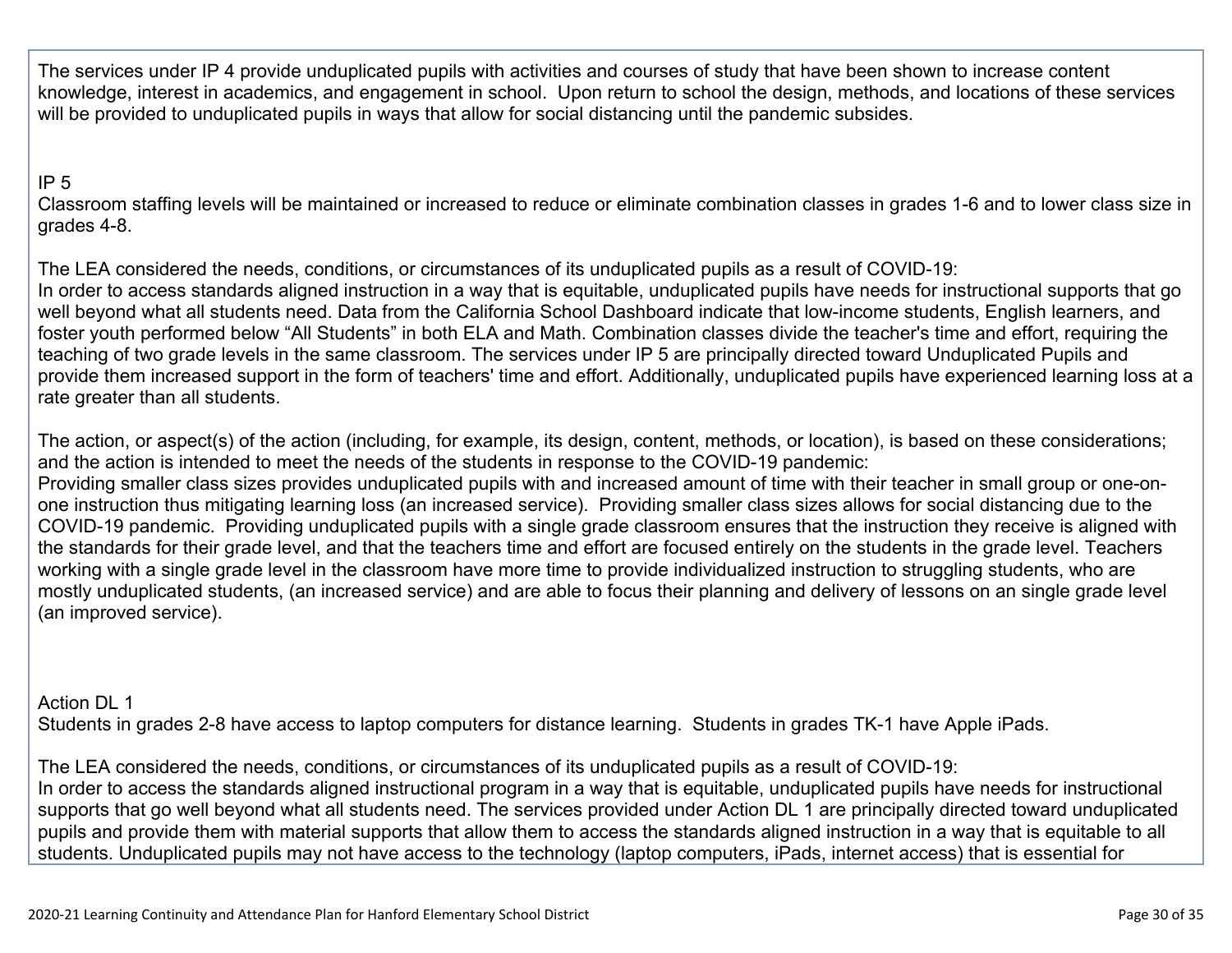success in K-12, college, and in today's workplaces. Unduplicated pupils may not have access to technology that allows them to access the instructional program from home during the Covid-19 pandemic related school closures.

The action, or aspect(s) of the action (including, for example, its design, content, methods, or location), is based on these considerations; and the action is intended to meet the needs of the students in response to the COVID-19 pandemic:

Providing unduplicated pupils with increased access to technological resources including internet connected iPads, laptops, and wifi hotspots (for those without internet), ameliorates a barrier to academic achievement that exists for unduplicated pupils.

Action DL 2

Digital/Online Instructional Materials

The District will provide students (in-person and distance learning) with access to digital/online instructional materials, a highly engaging learning experience, and an increased ability to work effectively with technology.

Students in grades 2-8 have access to laptop computers for distance learning. Students in grades TK-1 have Apple iPads.

The LEA considered the needs, conditions, or circumstances of its unduplicated pupils as a result of COVID-19: In order to access the standards aligned instructional program in a way that is equitable, unduplicated pupils have needs for instructional supports that go well beyond what all students need. The services provided under Action DL 2 are principally directed toward unduplicated pupils and provide them with electronic instructional materials and content that allow them to access the standards aligned instruction in a way that is equitable to all students. Unduplicated pupils may not have access to digital content that allows them to access the instructional program from home during the Covid-19 pandemic related school closures.

The action, or aspect(s) of the action (including, for example, its design, content, methods, or location), is based on these considerations; and the action is intended to meet the needs of the students in response to the COVID-19 pandemic: Providing unduplicated pupils with increased access to digital instructional resources, ameliorates a barrier to academic achievement that exists for unduplicated pupils.

Action DL 3 Supporting Designated and Integrated ELD This action is limited to students who are English learners.

Action DL 4 Teachers are supported with leadership, training, and professional development.

The LEA considered the needs, conditions, or circumstances of its unduplicated pupils as a result of COVID-19: Unduplicated pupils have needs for exceptionally well-trained teachers that go beyond the needs of students who are more affluent, are proficient in English, and live with their families. A teacher who is exceptionally well-trained has deep knowledge of the content areas for which she is responsible and is able to provide targeted individualized instruction (differentiated instruction) to struggling students and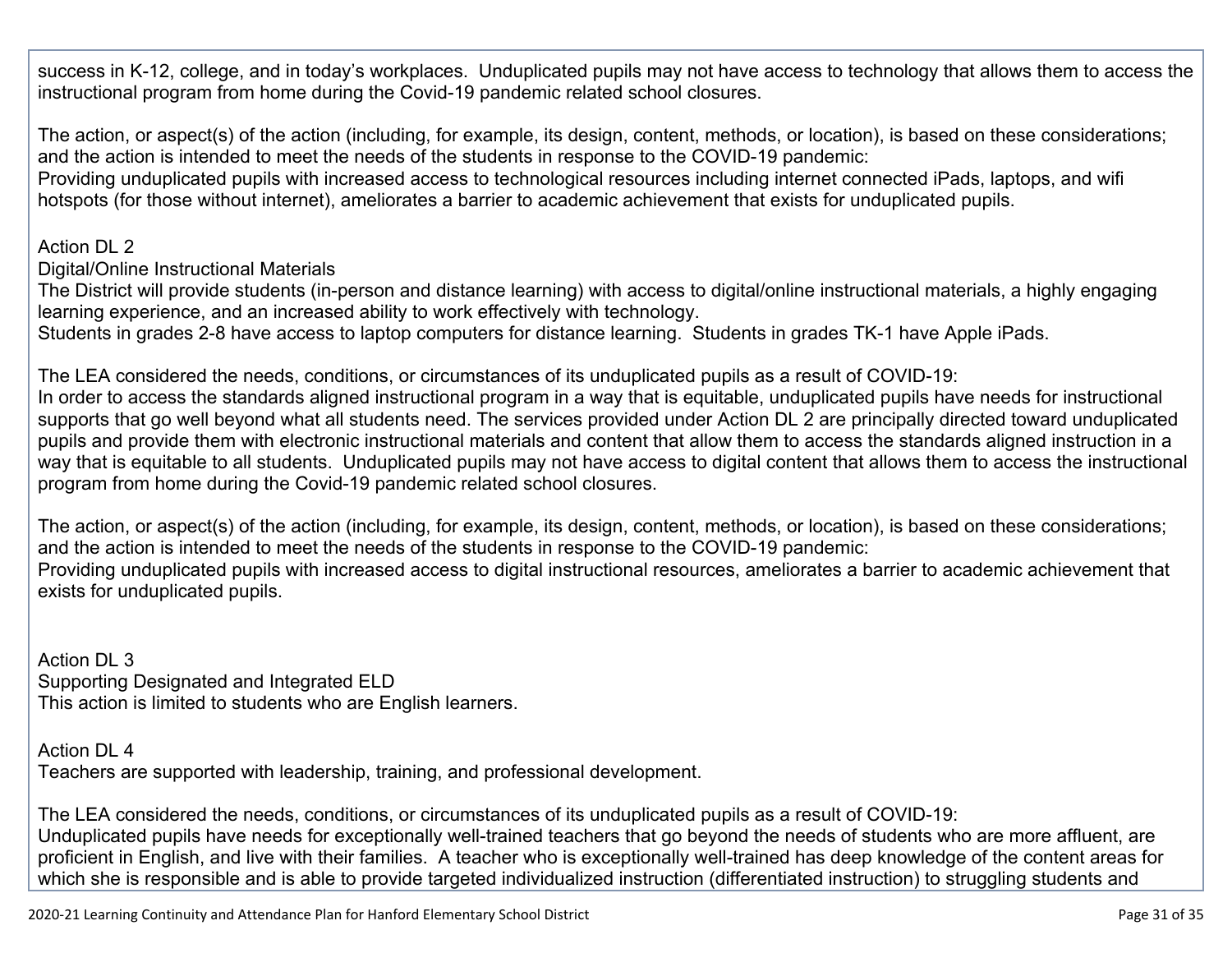studnents who have experienced learning loss as a result of school closures (who are mostly unduplicated students). An exceptionally welltrained teacher is able to deliver specialized instruction to students who are experiencing learning loss due to COVID-19 related school closures. An exceptionally well-trained teacher knows how to use technology to provide students in distance learning due to COVID-19 related school closures with an instructional program that is of substantially similar quality to the district's in-person instructional program. An exceptionally well-trained teacher is able to provide language supports regardless of location to students who are English learners.

The action, or aspect(s) of the action (including, for example, its design, content, methods, or location), is based on these considerations; and the action is intended to meet the needs of the students in response to the COVID-19 pandemic: An exceptionally well-trained teacher is able to deliver a qualitatively better (improved) education to unduplicated students than a teacher who is merely adequately trained. Action DL 4 is principally directed to our unduplicated pupils improving and/or increasing services they receive in the following ways: Providing the teachers of unduplicated pupils with training that includes content area knowledge and pedagogy, strategies for using technology to provide distance learning, strategies for supporting struggling students, strategies for providing language supports to in all content areas, and in providing designated English language development instruction for EL students ensures that these students receive instruction targeted to their specific needs (a qualitative improvement).

Action II<sub>1</sub>

Provide after-hours interventions for students who have experienced learning loss.

The LEA considered the needs, conditions, or circumstances of its unduplicated pupils as a result of COVID-19: Unduplicated pupils experience learning loss due to COVID-19 related school closures at a greater rate than students who are more affluent, are proficient in English, and live with their families. The needs of these students are considered first, and unduplicated students who are experiencing learning loss will be served first under this action.

The action, or aspect(s) of the action (including, for example, its design, content, methods, or location), is based on these considerations; and the action is intended to meet the needs of the students in response to the COVID-19 pandemic: In response to the COVID-19 pandemic, unduplicated students experiencing loss will be provided with additional instructional support including instruction after regular school hours. This additional support may be provided to unduplicated students one-on-one or in small groups. This instruction may be provided via distance learning methods, or, when cleared to do so by state officials, though in-person meetings. Providing students experiencing learning loss with additional instructional time ameliorates some of the effects of the lost instructional time these students have experienced helping them "catch up" with all students.

Action MH 1

Direct supports for students, from professionals within and outside of the district, are coordinated so that students in need receive timely and effective programs and support.

The LEA considered the needs, conditions, or circumstances of its unduplicated pupils as a result of COVID-19: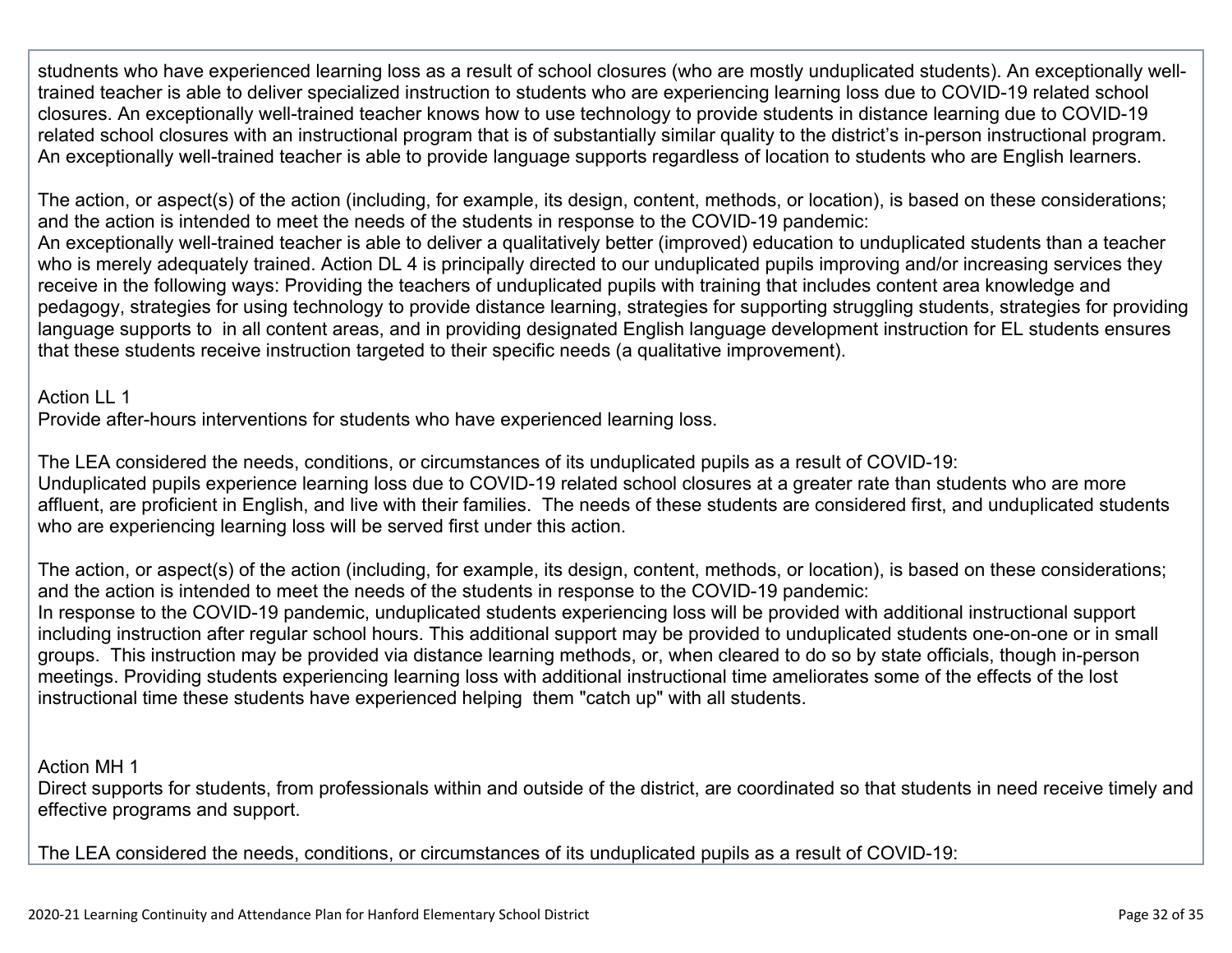Unduplicated pupils COVID-19 related needs for health and wellness as well as social and emotional supports go well beyond what all students need. Unduplicated pupils may lack the resources to access the types of health and wellness as well as social supports that reduce barriers to learning including distance learning. These barriers may include inconsistent school attendance, inconsistent participation in distance learning activities, and discipline incidents that result in missed days of school, time out of class, or suspension. The services provided under Action MH 1 are principally directed toward unduplicated pupils ensuring that a lack of resources does not create a barrier to learning, attendance, participation, or engagement for these students.

The action, or aspect(s) of the action (including, for example, its design, content, methods, or location), is based on these considerations; and the action is intended to meet the needs of the students in response to the COVID-19 pandemic:

The services provided MH 1 provide unduplicated pupils and with an array of supports designed to improve health, promote wellness and school attendance, and support participation and engagement. Learning Directors; the director of School Climate, Child Welfare and Attendance; and the School Social Worker coordinate these services, ensuring that unduplicated pupils in need receive the appropriate services, that the services are delivered on time, and that they are effective. (These support staff also deliver services directly to students.)

#### Action MH 2

School health professionals and counselors provide direct services to students to promote well-being and health and intervene with actual and potential health problems.

The LEA considered the needs, conditions, or circumstances of its unduplicated pupils as a result of COVID-19: Unduplicated pupils have COVID-19 related needs for health and wellness as well as social and emotional supports that go well beyond what all students need. Unduplicated Pupils may lack the resources to access the types of health and wellness as well as social supports that reduce barriers to learning These barriers may include inconsistent school attendance, inconsistent participation in distance learning activities, and discipline incidents that result in missed days of school, time out of class, or suspension. The services provided under Action MH 2 are principally directed toward unduplicated pupils ensuring that a lack of resources does not create a barrier to learning, attendance, participation, or engagement for these students.

The action, or aspect(s) of the action (including, for example, its design, content, methods, or location), is based on these considerations; and the action is intended to meet the needs of the students in response to the COVID-19 pandemic:

The services provided under Action MH 2 provide unduplicated pupils and with an array of supports designed to improve health, promote wellness and school attendance, and decrease behavior incidents and suspensions. School nurses and school counselors deliver direct services to students to eliminate barriers to attendance, learning, participation, and engagement.

#### Action MH 3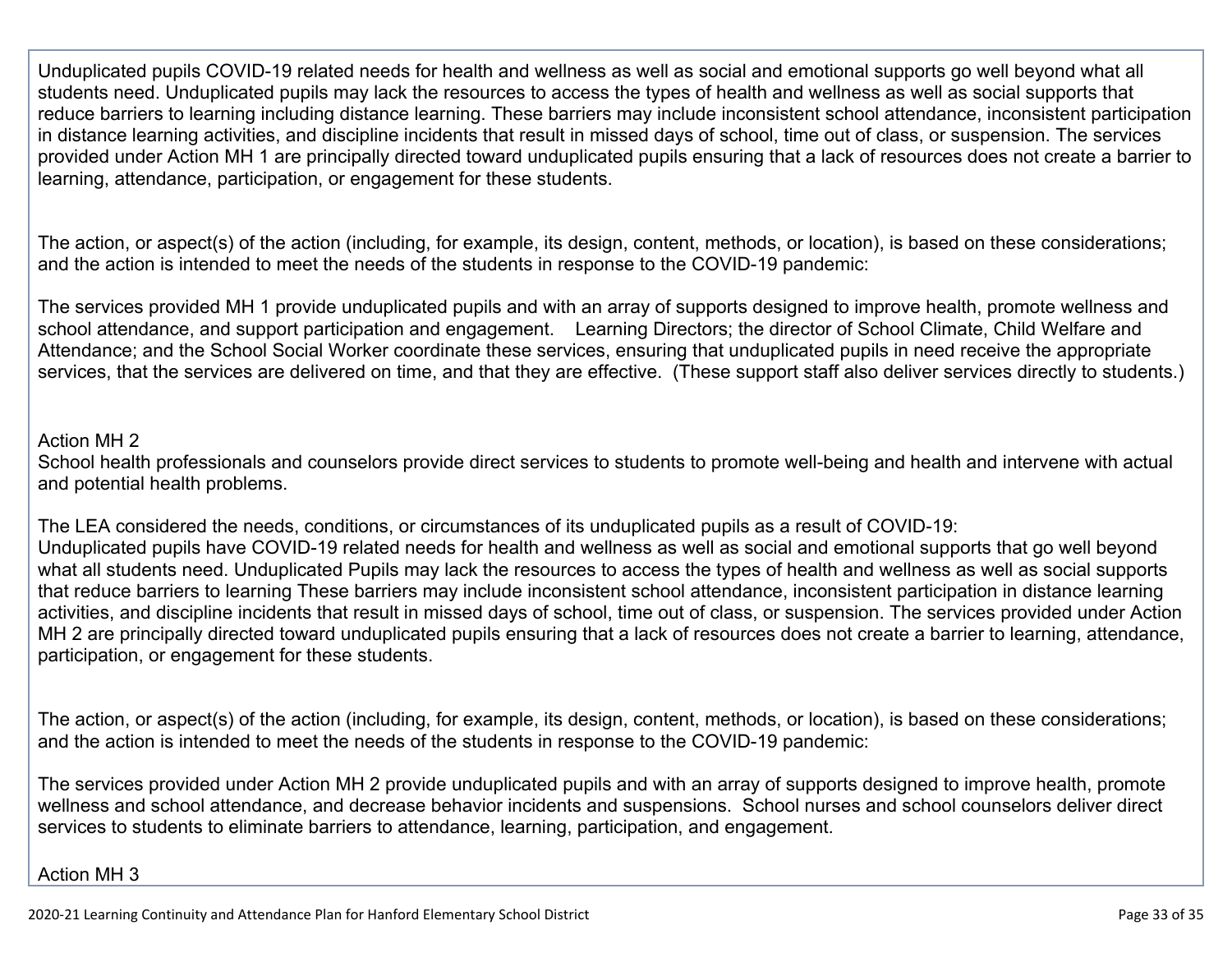Additional support staff provide direct services to students to promote positive school climate, good citizenship, and improve school safety.

The LEA considered the needs, conditions, or circumstances of its unduplicated pupils as a result of COVID-19:

Unduplicated pupils have COVID-19 related needs for health and wellness as well as social and emotional supports that go well beyond what all students need. Unduplicated Pupils may lack the resources to access the types of health and wellness as well as social supports that reduce barriers to learning These barriers may include inconsistent school attendance, inconsistent participation in distance learning activities, and discipline incidents that result in missed days of school, time out of class, or suspension. The services provided under Action MH 3 are principally directed toward unduplicated pupils ensuring that a lack of resources does not create a barrier to learning or attendance for these students. The services under Action MH 3 are principally directed to our unduplicated pupils, improving and/or increasing services they receive in the following ways: The services provided under Action MH 3 provide unduplicated pupils and with an array of supports designed to decrease behavior incidents (thereby lowering suspensions) and to increase school attendance.

The action, or aspect(s) of the action (including, for example, its design, content, methods, or location), is based on these considerations; and the action is intended to meet the needs of the students in response to the COVID-19 pandemic:

Student specialists at the elementary schools and vice principals at the junior high schools work directly with unduplicated pupils, providing support for participation and engagement in distance learning activities, good behavior and citizenship as well as interventions when behavior incidents or lack of participation/engagement occur.

#### Action EO 1

Elementary students who live 3/4 mile or more from school and/or junior high students who live one mile or more from school will be provided with transportation to and from school.

The LEA considered the needs, conditions, or circumstances of its unduplicated pupils as a result of COVID-19: Students families were surveyed regarding their needs for transportation to/from school. To meet social distancing needs, the numbers of students riding buses must be reduced. The needs of unduplicated pupils are considered first, and these students will receive priority for transportation.

The action, or aspect(s) of the action (including, for example, its design, content, methods, or location), is based on these considerations; and the action is intended to meet the needs of the students in response to the COVID-19 pandemic: The COVID-19 pandemic has caused hardship for the families of unduplicated pupils that create barriers to school attendance. Lack of transportation is one of these barriers. Providing these students with transportation to/from school ameliorates this barrier.

#### Action EO 2

The district will maintain the technology and in-person systems for parent communication. Parents, students, and community members will have communication resources that provide access to information, promote safety, and facilitate communication with schools and the district.